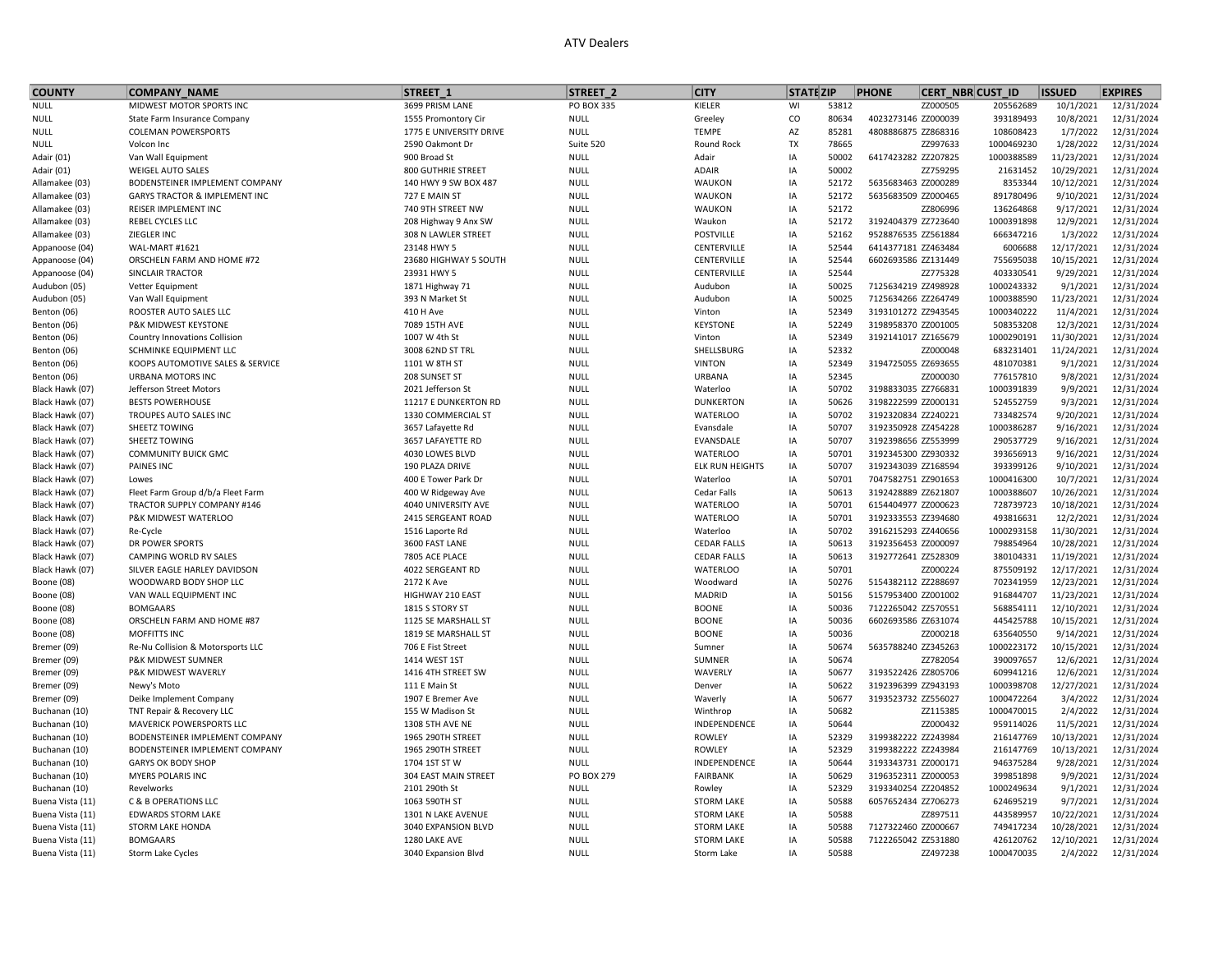| Buena Vista (11) | SCHUELKE POWERSPORTS LLC             | 607 GENESEO ST            | <b>NULL</b>       | <b>STORM LAKE</b>       | IA | 50588 | 7122134200 ZZ000091 | 326792819  | 12/28/2021 | 12/31/2024 |
|------------------|--------------------------------------|---------------------------|-------------------|-------------------------|----|-------|---------------------|------------|------------|------------|
| Butler (12)      | VAN WALL EQUIPMENT INC               | 11213 HWY 14 S            | <b>NULL</b>       | GREENE                  | IA | 50636 | 6418234702 ZZ562654 | 889170338  | 11/23/2021 | 12/31/2024 |
| Butler (12)      | R & J AUTO LLC                       | PO Box 297                | <b>NULL</b>       | Parkersburg             | IA | 50665 | 3194049040 ZZ999618 | 8956062    | 10/2/2021  | 12/31/2024 |
| Butler (12)      | R & J AUTO LLC                       | <b>PO Box 297</b>         | <b>NULL</b>       | Parkersburg             | IA | 50665 | 3194049040 ZZ394755 | 8956062    | 10/2/2021  | 12/31/2024 |
| Butler (12)      | JOHNS AUTO APLINGTON                 | 720 8TH STREET            | <b>NULL</b>       | <b>APLINGTON</b>        | IA | 50604 | ZZ000081            | 621938109  | 9/20/2021  | 12/31/2024 |
| Calhoun (13)     | KC NIELSEN LTD                       | 215 SOUTH 8TH BOX 760     | <b>NULL</b>       | <b>MANSON</b>           | IA | 50563 | 7124693392 ZZ001035 | 350932539  | 9/24/2021  | 12/31/2024 |
| Carroll (14)     | <b>GLIDDEN CAR CORNER LLC</b>        | 1001 MONTANA ST           | <b>NULL</b>       | <b>GLIDDEN</b>          | IA | 51443 | 7126593172 ZZ000635 | 847420718  | 11/1/2021  | 12/31/2024 |
| Carroll (14)     | <b>RUETER &amp; ZENOR</b>            | 1803 RADIANT RD           | NULL              | CARROLL                 | IA | 51401 | 5153673054 ZZ133556 | 706038981  | 9/20/2021  | 12/31/2024 |
| Carroll (14)     | SELECT AUTO INC                      | 306 N CARROLL             | NULL              | CARROLL                 | IA | 51401 | 7127922126 ZZ681017 | 497106138  | 9/17/2021  | 12/31/2024 |
| Carroll (14)     | WESTERN IOWA OUTDOOR POWER           | 128 E 9TH ST              | NULL              | <b>GLIDDEN</b>          | IA | 51443 | 7128306708 ZZ603996 | 182580548  | 9/14/2021  | 12/31/2024 |
| Carroll (14)     | <b>CARROLL CYCLE CENTER</b>          | 1327 PLAZA DRIVE          | PO BOX 936        | CARROLL                 | IA | 51401 | 7127921610 ZZ000222 | 98404007   | 9/7/2021   | 12/31/2024 |
|                  | <b>OLSENS OUTDOOR POWER</b>          | 19072 KITTYHAWK AVE       | <b>NULL</b>       | CARROLI                 | IA | 51401 | 7127754000 ZZ955705 | 784047870  | 9/7/2021   | 12/31/2024 |
| Carroll (14)     |                                      |                           |                   |                         |    |       |                     |            |            |            |
| Carroll (14)     | M & M MOTORSPORTS                    | 19976 TIMBER AVE          | NULL              | <b>GLIDDEN</b>          | IA | 51443 | 7126599600 ZZ000054 | 800857401  | 9/2/2021   | 12/31/2024 |
| Carroll (14)     | <b>QUANDT AUTO SALVAGE</b>           | 18829 KITTY HAWK          | PO BOX 745        | CARROLL                 | IA | 51401 | 7127929204 ZZ749639 | 81953770   | 9/3/2021   | 12/31/2024 |
| Carroll (14)     | Van Wall Equipment                   | PO Box 246                | <b>NULL</b>       | Manning                 | IA | 51455 | 7126532574 ZZ619780 | 1000388593 | 11/23/2021 | 12/31/2024 |
| Carroll (14)     | VAN WALL EQUIPMENT INC               | 21071 180TH STREET        | <b>NULL</b>       | CARROLI                 | IA | 51401 | 7127921400 ZZ664515 | 403378730  | 11/23/2021 | 12/31/2024 |
| Carroll (14)     | <b>BOMGAARS</b>                      | 715 W HWY 30              | <b>NULL</b>       | CARROLL                 | IA | 51401 | 7122265042 ZZ395994 | 87742789   | 12/10/2021 | 12/31/2024 |
| Carroll (14)     | Karl Pre-Owned                       | 125 EAST 9TH STREET       | PO BOX 212        | <b>GLIDDEN</b>          | IA | 51443 | 7126592209 ZZ191146 | 432903813  | 12/7/2021  | 12/31/2024 |
| Carroll (14)     | HALEY EQUIPMENT INC                  | 19504 HIGHWAY 30 W        | <b>NULL</b>       | CARROLL                 | IA | 51401 | ZZ000645            | 528715220  | 12/29/2021 | 12/31/2024 |
| Cass (15)        | ZIEGLER INC                          | 951 PARK DRIVE            | <b>NULL</b>       | <b>ATLANTIC</b>         | IA | 50022 | 9528858249 ZZ374349 | 907864268  | 1/3/2022   | 12/31/2024 |
| Cass (15)        | WAL-MART #3394                       | 1905 E 7TH ST             | <b>NULL</b>       | <b>ATLANTIC</b>         | IA | 50022 | 7122435214 ZZ680970 | 8068488    | 12/17/2021 | 12/31/2024 |
| Cass (15)        | SCHRIER AUTO BODY & RESTORATION      | 72031 690 TH STREET       | <b>NULL</b>       | CUMBERLAND              | IA | 50843 | 7127745770 ZZ278903 | 911053759  | 1/10/2022  | 12/31/2024 |
| Cass (15)        | AGRIVISION EQUIPMENT GROUP LLC       | PO BOX 10                 | 74235 RICHLAND RD | MASSENA                 | IA | 50853 | 7127792228 ZZ001014 | 552990699  | 11/15/2021 | 12/31/2024 |
| Cass (15)        | NISHNA VALLEY CYCLE                  | 2500 EAST 7TH STREET      | <b>NULL</b>       | <b>ATLANTIC</b>         | IA | 50022 | 8885776406 ZZ000254 | 396859746  | 9/9/2021   | 12/31/2024 |
| Cass (15)        | <b>OLSENS OUTDOOR POWER</b>          | 2800 E 7TH ST             | <b>NULL</b>       | <b>ATLANTIC</b>         | IA | 50022 | 7122434867 ZZ000180 | 424359602  | 9/10/2021  | 12/31/2024 |
| Cass (15)        | ORSCHELN FARM AND HOME #76           | 1200 E 7TH ST             | <b>NULL</b>       | <b>ATLANTIC</b>         | IA | 50022 | 6602693586 ZZ942887 | 923140388  | 10/15/2021 | 12/31/2024 |
| Cedar (16)       | KINION AUTO SALES/SERVICE INC        | 100 INDUSTRIAL PARK DRIVE | <b>NULL</b>       | CLARENCE                | IA | 52216 | 5634522450 ZZ000387 | 409695608  | 9/17/2021  | 12/31/2024 |
| Cedar (16)       | P&K MIDWEST LOWDEN                   | 2157 OLD LINCOLN HWY      | <b>NULL</b>       | LOWDEN                  | IA | 52255 | 3198958370 ZZ001008 | 282917434  | 12/6/2021  | 12/31/2024 |
| Cerro Gordo (17) | <b>CLEAR LAKE BOATS</b>              | 1604 S SHORE DR           | <b>PO BOX 269</b> | <b>CLEAR LAKE</b>       | IA | 50428 | 6413570127 ZZ797652 | 362909202  | 12/17/2021 | 12/31/2024 |
| Cerro Gordo (17) | ZIEGLER INC                          | 11490 265TH STREET        |                   | <b>MASON CITY</b>       |    | 50401 | 9528858249 ZZ437303 | 936978998  | 1/3/2022   | 12/31/2024 |
|                  |                                      |                           | NULL              |                         | IA |       |                     |            |            |            |
| Cerro Gordo (17) | <b>Plagge Seeds</b>                  | 2315 27th Ave S           | <b>NULL</b>       | Clear Lake              | IA | 50428 | ZZ872761            | 1000469252 | 1/28/2022  | 12/31/2024 |
| Cerro Gordo (17) | Van Wall Equipment Inc               | 17551 Killdeer Ave        | <b>NULL</b>       | Mason City              | IA | 50401 | ZZ423961            | 1000469253 | 1/28/2022  | 12/31/2024 |
| Cerro Gordo (17) | MOVEMENT SOLUTIONS OF CLEAR LAKE INC | 712 HWY 18E               | NULL              | <b>CLEAR LAKE</b>       | IA | 50428 | 6413573535 ZZ957934 | 116271701  | 9/10/2021  | 12/31/2024 |
| Cerro Gordo (17) | <b>MASON CITY HONDA</b>              | 152 5TH ST SW             | <b>NULL</b>       | <b>MASON CITY</b>       | IA | 50401 | 6414220000 ZZ000213 | 468095930  | 9/10/2021  | 12/31/2024 |
| Cerro Gordo (17) | <b>MASON CITY POWERSPORTS</b>        | 12499 265TH ST            | <b>NULL</b>       | <b>MASON CITY</b>       | IA | 50401 | 6414233181 ZZ000166 | 876906504  | 9/3/2021   | 12/31/2024 |
| Cerro Gordo (17) | Fleet Farm Group d/b/a Fleet Farm    | 3200 4th St SW            | <b>NULL</b>       | Mason City              | IA | 50401 | 6414234474 ZZ927912 | 1000388608 | 10/26/2021 | 12/31/2024 |
| Cerro Gordo (17) | TRACTOR SUPPLY COMPANY #127          | 1905 4TH ST SW            | <b>NULL</b>       | <b>MASON CITY</b>       | IA | 50401 | 6154404977 ZZ000628 | 489554352  | 10/18/2021 | 12/31/2024 |
| Cerro Gordo (17) | JEFFREY REPAIR SERVICE INC           | 2071 15th St SW           | <b>NULL</b>       | Mason City              | IA | 50401 | 6414231310 ZZ000103 | 904654894  | 9/30/2021  | 12/31/2024 |
| Cerro Gordo (17) | THEILEN AUTO SALES                   | 10536 265TH ST            | <b>NULL</b>       | <b>CLEAR LAKE</b>       | IA | 50428 | ZZ000128            | 711129122  | 10/1/2021  | 12/31/2024 |
| Cherokee (18)    | <b>BRADS TIRE SERVICE CENTER</b>     | 1475 N 2ND ST             | <b>NULL</b>       | CHEROKEE                | IA | 51012 | 7122252100 ZZ994476 | 223799768  | 9/24/2021  | 12/31/2024 |
| Cherokee (18)    | BUILDERS SHARPENING & SERVICE LLC    | 901 S 2ND STREET          | PO BOX 643        | CHEROKEE                | IA | 51012 | 7122253224 ZZ001059 | 404285249  | 9/7/2021   | 12/31/2024 |
| Cherokee (18)    | DAVIS POWERSPORTS REPAIR             | 4872 HWY 59 N             | <b>NULL</b>       | CHEROKEE                | IA | 51012 | 7122299751 ZZ079647 | 521857219  | 1/28/2022  | 12/31/2024 |
| Cherokee (18)    | HOLZHAUER MOTOR LTD                  | PO BOX 479                | 1601 N SECOND ST  | CHEROKEE                | IA | 51012 | 7122255713 ZZ000117 | 604938175  | 12/29/2021 | 12/31/2024 |
| Cherokee (18)    | <b>BOMGAARS</b>                      | 1000 N 2ND ST             | <b>NULL</b>       | CHEROKEE                | IA | 51012 | 7122265042 ZZ786345 | 657906558  | 12/10/2021 | 12/31/2024 |
| Chickasaw (19)   | LE ROYS SNOWMOBILE REPAIR            | 1194 BEAUMONT WAY         | <b>NULL</b>       | <b>NASHUA</b>           | IA | 50658 | ZZ000742            | 845340215  | 11/1/2021  | 12/31/2024 |
| Chickasaw (19)   | <b>BODENSTEINER MOTORSPORTS</b>      | 2037 200TH ST             | <b>NULL</b>       | <b>NEW HAMPTON</b>      | IA | 50659 | 6413943061 ZZ000233 | 542275987  | 10/11/2021 | 12/31/2024 |
| Clarke (20)      | <b>CHIPPS HARLEY DAVIDSON</b>        | 1301 SOUTHWEST BLVD       | <b>NULL</b>       | OSCEOLA                 | IA | 50213 | ZZ572803            | 800124778  | 9/13/2021  | 12/31/2024 |
| Clay (21)        | <b>BEST AUTO INC</b>                 | 900 S GRAND AVE           | <b>NULL</b>       | SPENCER                 | IA | 51301 | 7122624581 ZZ930163 | 808933436  | 9/1/2021   | 12/31/2024 |
|                  | <b>BOMGAARS</b>                      | 900 11TH ST SW            | <b>NULL</b>       | SPENCER                 | IA | 51301 | 7122265042 ZZ985648 | 439572058  | 12/10/2021 | 12/31/2024 |
| Clay (21)        |                                      |                           |                   |                         |    |       |                     |            |            |            |
| Clayton (22)     | Off Road Adventures                  | 24438 Iris Ave            | <b>NULL</b>       | Garnavillo              | IA | 52049 | 5636080322 ZZ940824 | 1000385967 | 12/13/2021 | 12/31/2024 |
| Clayton (22)     | <b>CAMP POWERSPORTS</b>              | 700 E BRIDGE ST SUITE B   | <b>NULL</b>       | ELKADER                 | IA | 52043 | ZZ000167            | 355614553  | 1/6/2022   | 12/31/2024 |
| Clayton (22)     | <b>T &amp; T POWERSPORTS</b>         | 24498 HWY 13              | <b>NULL</b>       | <b>ELKADER</b>          | IA | 52043 | 5632451100 ZZ197624 | 165686080  | 9/1/2021   | 12/31/2024 |
| Clayton (22)     | BODENSTEINER IMPLEMENT COMPANY       | 24125 HWY 13 NORTH        | <b>PO BOX 760</b> | <b>ELKADER</b>          | IA | 52043 | 5632452470 ZZ000286 | 614266989  | 10/11/2021 | 12/31/2024 |
| Clayton (22)     | FENTON REPAIR LLC                    | 32742 CRYSTAL RD          | <b>NULL</b>       | <b>STRAWBERRY POINT</b> | IA | 52076 | 5639334321 ZZ512762 | 773077888  | 9/27/2021  | 12/31/2024 |
| Clinton (23)     | RIGHT LANE MOTORS LLC                | 1960 S 21ST STREET        | <b>NULL</b>       | <b>CLINTON</b>          | IA | 52732 | 5632198890 ZZ638122 | 631896685  | 9/13/2021  | 12/31/2024 |
| Clinton (23)     | P&K MIDWEST DEWITT                   | 1801 11TH ST              | <b>NULL</b>       | DE WITT                 | IA | 52742 | 3198958370 ZZ001007 | 672779170  | 12/6/2021  | 12/31/2024 |
| Clinton (23)     | P&K MIDWEST MAQUOKETA                | 1010 220TH AVE            | NULL              | MAQUOKETA               | IA | 52060 | 3198958370 ZZ001004 | 111748794  | 12/6/2021  | 12/31/2024 |
| Crawford (24)    | <b>BOMGAARS</b>                      | 404 ARROWHEAD DR          | NULL              | DENISON                 | IA | 51442 | 7122265054 ZZ525081 | 808988034  | 12/10/2021 | 12/31/2024 |
| Crawford (24)    | VAN WALL EQUIPMENT INC               | 701 HIGHWAY 39            | <b>NULL</b>       | DENISON                 | IA | 51442 | 7122634547 ZZ930210 | 912129624  | 11/23/2021 | 12/31/2024 |
| Crawford (24)    | <b>VETTER EQUIPMENT</b>              | 610 14TH AVENUE SOUTH     | <b>PO BOX 249</b> | DENISON                 | IA | 51442 | 7122634637 ZZ896474 | 147474365  | 9/22/2021  | 12/31/2024 |
|                  |                                      |                           |                   |                         |    |       |                     |            |            |            |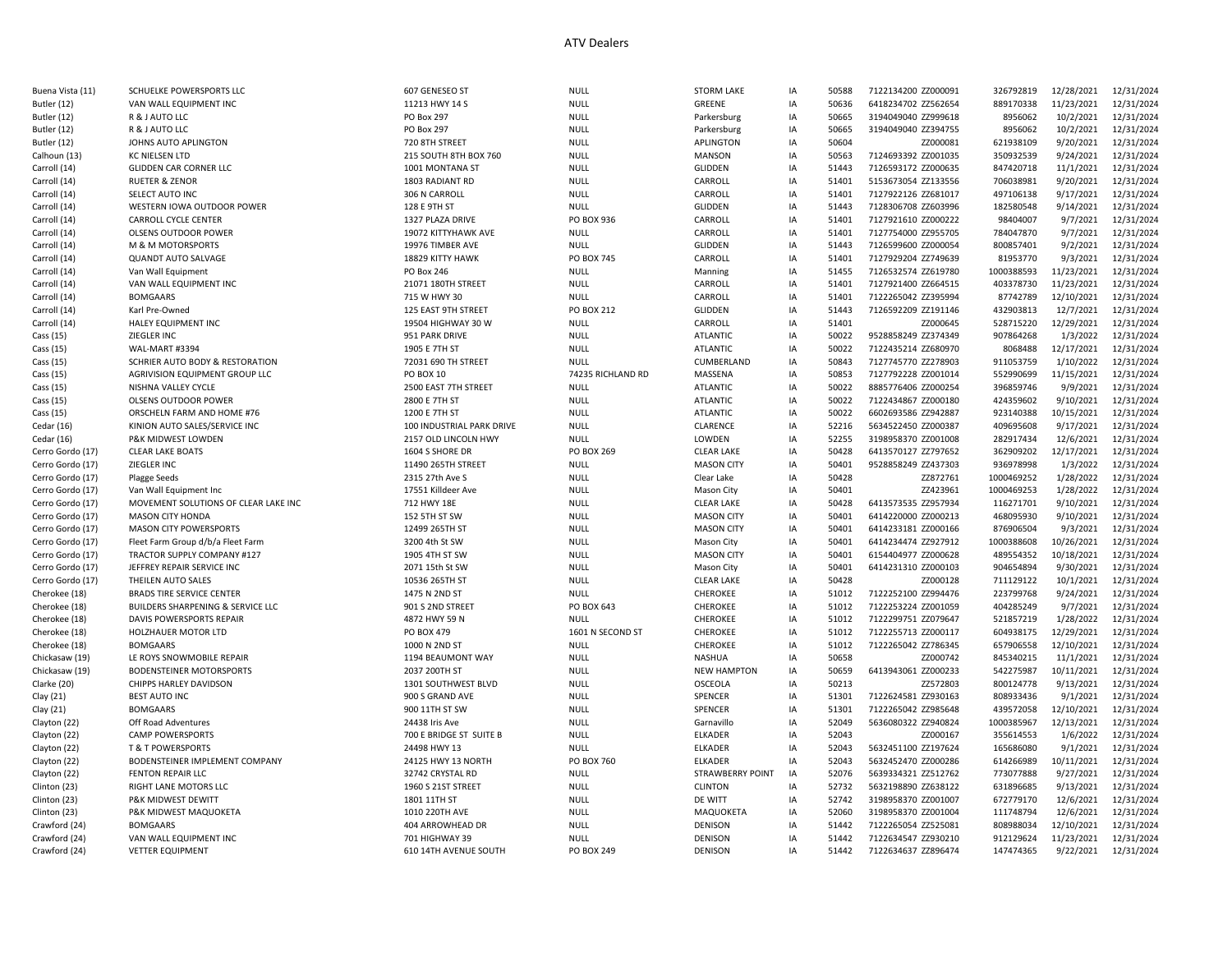## ATV Dealers

| Crawford (24)   | <b>WADERICH AUTO SALES</b>               | 420 S MAIN ST                | <b>NULL</b>         | DENISON                | IA | 51442 | ZZ000508            | 663325272  | 9/1/2021   | 12/31/2024          |
|-----------------|------------------------------------------|------------------------------|---------------------|------------------------|----|-------|---------------------|------------|------------|---------------------|
| Dallas (25)     | <b>IMT GROUP</b>                         | 7825 Mills Civic Pkwy        | <b>NULL</b>         | <b>West Des Moines</b> | IA | 50266 | 5153272855 ZZ482936 | 562592139  | 9/13/2021  | 12/31/2024          |
| Dallas (25)     | BRICK STREET MUSCLE DBA BRICK STREET MTR | 202 NILE KINNICK DR NORTH    | <b>NULL</b>         | ADEL                   | IA | 50003 | 5159934248 ZZ177754 | 770829521  | 10/11/2021 | 12/31/2024          |
| Dallas (25)     | Lowes                                    | 450 S Jordan Creek Pkwy      | <b>NULL</b>         | <b>West Des Moines</b> | IA | 50266 | 7047582751 ZZ132258 | 1000416315 | 10/11/2021 | 12/31/2024          |
| Dallas (25)     | ORSCHELN FARM AND HOME #74               | 401 1ST AVE STE 401          | <b>NULL</b>         | PERRY                  | IA | 50220 | 6602693586 ZZ838519 | 860574839  | 10/15/2021 | 12/31/2024          |
| Dallas (25)     | Fleet Farm Group d/b/a Fleet Farm        | 1300 SE Kettlestone Blvd     | <b>NULL</b>         | Waukee                 | IA | 50263 | 5156305821 ZZ381194 | 1000388609 | 10/26/2021 | 12/31/2024          |
| Dallas (25)     | MCKEE AUTO CENTER                        | 400 1ST AVE. PO BOX 160      | <b>NULL</b>         | PERRY                  | IA | 50220 | 5154653564 ZZ000651 | 253332548  | 10/21/2021 | 12/31/2024          |
| Dallas (25)     | TRACTOR SUPPLY COMPANY #2143             | 4001 ASH STREET              | <b>NULL</b>         | DE SOTO                | IA | 50069 | 6154404977 ZZ158067 | 173888504  | 10/18/2021 | 12/31/2024          |
| Dallas (25)     | VAN WALL EQUIPMENT INC                   | 22728 141ST DR               | <b>PO BOX 575</b>   | PERRY                  | IA | 50220 | 5154655681 ZZ000132 | 204055255  | 11/23/2021 | 12/31/2024          |
| Dallas (25)     | INSURANCE AUTO AUCTIONS CORP             | 1000 ARMSTRONG DRIVE         | <b>NULL</b>         | DE SOTO                | IA | 50069 | 7084927282 ZZ821743 | 655518926  | 12/17/2021 | 12/31/2024          |
| Dallas (25)     | ALLEY AUTO SALES LLC                     | 515 NILE KINNICK DRIVE NORTH | <b>NULL</b>         | ADEL                   | IA | 50003 | 5159933437 ZZ511757 | 396673014  | 12/17/2021 | 12/31/2024          |
| Davis (26)      | SPILMAN AUTO PARTS INC                   | 20311 OLD HWY 2 PO BOX 31    | <b>NULL</b>         | <b>BLOOMFIELD</b>      | IA | 52537 | 6416642463 ZZ000063 | 6580377    | 10/19/2021 | 12/31/2024          |
| Davis (26)      | <b>BLOOMFIELD AUTO SALES</b>             | 501 SOUTH WASHINGTON STREET  | PO BOX 37           | <b>BLOOMFIELD</b>      | IA | 52537 | 6416641820 ZZ791243 | 35559533   | 10/4/2021  | 12/31/2024          |
| Davis (26)      | SINCLAIR TRACTOR                         | 111 ANDERSON ST              | <b>NULL</b>         | <b>BLOOMFIELD</b>      | IA | 52537 | 6416223838 ZZ374951 | 415569920  | 10/6/2021  | 12/31/2024          |
| Decatur (27)    | AGRIVISION EQUIPMENT GROUP LLC           | 802 E 1ST ST                 | <b>NULL</b>         | LEON                   | IA | 50144 | 6414464512 ZZ130528 | 231937285  | 11/15/2021 | 12/31/2024          |
|                 | DEL-CLAY FARM EQUIPMENT                  | P.O.BOX 308                  | 1003 210TH AVE      | <b>EDGEWOOD</b>        | IA | 52042 | ZZ000215            | 702311457  | 12/3/2021  |                     |
| Delaware (28)   | <b>BOSSARD AUTO LLC</b>                  | <b>BOX 55</b>                | 209 2ND STREET SE   |                        | IA | 52237 |                     |            | 2/4/2022   | 12/31/2024          |
| Delaware (28)   |                                          |                              |                     | <b>HOPKINTON</b>       |    |       | ZZ135211            | 687019661  |            | 12/31/2024          |
| Delaware (28)   | <b>EVERYS AUTO &amp; TIRE</b>            | 309 MAIN ST                  | <b>PO BOX 206</b>   | COLESBURG              | IA | 52035 | 5639286613 ZZ848425 | 796496222  | 12/23/2021 | 12/31/2024          |
| Delaware (28)   | <b>BOB STEPHEN MOTORS INC</b>            | 324 WEST MAIN STREET         | <b>NULL</b>         | MANCHESTER             | IA | 52057 | 5639274245 ZZ000045 | 194307641  | 9/1/2021   | 12/31/2024          |
| Des Moines (29) | <b>FARM KING</b>                         | 609 GEAR AVE                 | <b>NULL</b>         | <b>WEST BURLINGTON</b> | IA | 52655 | 3197527111 ZZ189412 | 362049413  | 9/20/2021  | 12/31/2024          |
| Des Moines (29) | PRO MOTORSPORTS                          | 3610 W MOUNT PLEASANT ST     | <b>NULL</b>         | <b>WEST BURLINGTON</b> | IA | 52655 | 3197586117 ZZ000987 | 738734995  | 9/15/2021  | 12/31/2024          |
| Des Moines (29) | Lowes                                    | 3435 Agency St               | <b>NULL</b>         | Burlington             | IA | 52601 | 7047582751 ZZ588045 | 1000415858 | 10/7/2021  | 12/31/2024          |
| Des Moines (29) | SINCLAIR TRACTOR                         | 12568 190TH STREET           | <b>NULL</b>         | <b>MEDIAPOLIS</b>      | IA | 52637 | 5632643276 ZZ210439 | 96167531   | 9/29/2021  | 12/31/2024          |
| Des Moines (29) | WAL-MART #0797                           | 324 W AGENCY RD              | <b>NULL</b>         | W BURLINGTON           | IA | 52655 | 3197530115 ZZ291447 | 3315975    | 12/17/2021 | 12/31/2024          |
| Des Moines (29) | HEARTLAND HARLEY-DAVIDSON                | 117 S Roosevelt Ave          | <b>NULL</b>         | Burlington             | IA | 52601 | ZZ000211            | 455932533  | 11/19/2021 | 12/31/2024          |
| Dickinson (30)  | C & B Powersports LLC                    | 4105 US 71 South             | <b>NULL</b>         | Spirit Lake            | IA | 51360 | ZZ748853            | 1000460947 | 11/12/2021 | 12/31/2024          |
| Dickinson (30)  | <b>C &amp; B OPERATIONS LLC</b>          | 22 LAKELAND ROAD             | <b>NULL</b>         | <b>LAKE PARK</b>       | IA | 51347 | 6057652434 ZZ776247 | 663907509  | 11/23/2021 | 12/31/2024          |
| Dickinson (30)  | <b>Titan Machinery</b>                   | 403 N Market St              | <b>NULL</b>         | Lake Park              | IA | 51347 | ZZ794575            | 1000464959 | 12/10/2021 | 12/31/2024          |
| Dickinson (30)  | <b>BOMGAARS</b>                          | 2201 HWY 71                  | <b>NULL</b>         | <b>SPIRIT LAKE</b>     | IA | 51360 | ZZ557278            | 711731885  | 12/10/2021 | 12/31/2024          |
| Dickinson (30)  | DUCKYS MARINE AND POWERSPORTS REPAIR     | 25161 E HWY 9 & 71           | <b>NULL</b>         | <b>SPIRIT LAKE</b>     | IA | 51360 | ZZ000671            | 27683119   | 1/14/2022  | 12/31/2024          |
| Dickinson (30)  | Boji Boat Brokers LLC                    | 1520 Hudson Ave W            | <b>NULL</b>         | Spirit Lake            | IA | 51360 | 7123303152 ZZ250115 | 1000223785 | 9/28/2021  | 12/31/2024          |
| Dickinson (30)  | OAK HILL MARINA INC                      | 176 HWY 71 S                 | <b>PO BOX 488</b>   | <b>ARNOLDS PARK</b>    | IA | 51331 | 7123322701 ZZ697513 | 773316518  | 9/27/2021  | 12/31/2024          |
| Dickinson (30)  | POLARIS INDUSTRIES INC                   | 1900 HIGHWAY 71              | <b>NULL</b>         | <b>SPIRIT LAKE</b>     | IA | 51360 | ZZ000303            | 574435749  | 10/1/2021  | 12/31/2024          |
| Dickinson (30)  | OKOBOJI INDIAN INC                       | 4105 HIGHWAY 71 S            | <b>NULL</b>         | <b>SPIRIT LAKE</b>     | IA | 51360 | 7123366871 ZZ552503 | 673878328  | 9/15/2021  | 12/31/2024          |
| Dickinson (30)  | AutoSmart                                | 1005 Eastview Ave            | <b>NULL</b>         | Okoboji                | IA | 51355 | 7123363333 ZZ943354 | 1000285796 | 9/3/2021   | 12/31/2024          |
| Dickinson (30)  | JAYCOX IMPLEMENT INC                     | PO BOX 406                   | 403 S MARKET STREET | <b>LAKE PARK</b>       | IA | 51347 | 7128323151 ZZ076178 | 577613441  | 9/7/2021   | 12/31/2024          |
| Dubuque (31)    | HAWKEYE BOAT ATV/SNOW SALES              | 2385 KERPER BLVD             | <b>NULL</b>         | <b>DUBUQUE</b>         | IA | 52001 | 5635570313 ZZ000145 | 64356173   | 9/8/2021   | 12/31/2024          |
| Dubuque (31)    | FUELED INC LLC                           | 2385 KERPER BLVD             | <b>NULL</b>         | <b>DUBUQUE</b>         | IA | 52001 | 5634514600 ZZ000373 | 825267008  | 9/8/2021   | 12/31/2024          |
| Dubuque (31)    | <b>VICTORY FORD</b>                      | 30584 OLDE HAWKEYE ROAD      | <b>NULL</b>         | DYERSVILLE             | IA | 52040 | 5638752409 ZZ001019 | 966299265  | 9/3/2021   | 12/31/2024          |
| Dubuque (31)    | HIGH RPM MOTORSPORTS                     | 18888 MUD LAKE RD            | <b>NULL</b>         | <b>DUBUQUE</b>         | IA | 52001 | 5635421906 ZZ049828 | 920645181  | 9/1/2021   | 12/31/2024          |
| Dubuque (31)    | D & D AUTO                               | 8293 BURDS ROAD              | <b>NULL</b>         | PEOSTA                 | IA | 52068 | 5635881813 ZZ550212 | 490285715  | 9/13/2021  | 12/31/2024          |
| Dubuque (31)    | SINDT MOTOR SALES                        | 4460 DODGE STREET            | <b>NULL</b>         | <b>DUBUQUE</b>         | IA | 52003 | ZZ000315            | 742466972  | 9/13/2021  | 12/31/2024          |
| Dubuque (31)    | McGrath Quad Cities Harley Davidson      | 145 N Crescent Rdg           | <b>NULL</b>         | Dubuque                | IA | 52003 | 5635573735 ZZ989938 | 1000255620 | 9/9/2021   | 12/31/2024          |
| Dubuque (31)    | JP SCHERRMAN INC                         | 1345 1ST AVE NW              | <b>NULL</b>         | <b>FARLEY</b>          | IA | 52046 | 5637443393 ZZ001023 | 744275645  | 9/10/2021  | 12/31/2024          |
| Dubuque (31)    | J's Performance Inc                      | 5205 Pennsylvania Ave        | <b>NULL</b>         | Dubuque                | IA | 52002 | 5635840231 ZZ827786 | 1000362792 | 9/10/2021  | 12/31/2024          |
| Dubuque (31)    | Lowes                                    | 4100 Dodge St                | <b>NULL</b>         | Dubuque                | IA | 52003 | 7047582751 ZZ328239 | 1000416267 | 10/7/2021  | 12/31/2024          |
| Dubuque (31)    | AUTO WHOLESALERS INC                     | 3120 CEDAR CREST RDG         | <b>NULL</b>         | <b>DUBUQUE</b>         | IA | 52003 | 5635825464 ZZ001062 | 100924638  | 9/29/2021  | 12/31/2024          |
| Dubuque (31)    | <b>BRUNKAN EQUIPMENT</b>                 | 200 8TH AVENUE NW            | <b>BOX 146</b>      | <b>WORTHINGTON</b>     | IA | 52078 | 5638552434 ZZ000253 | 258473370  | 9/27/2021  | 12/31/2024          |
| Dubuque (31)    | ROEDER OUTDOOR POWER                     | 2580 ROCKDALE RD             | <b>NULL</b>         | <b>DUBUQUE</b>         | IA | 52003 | 5635562071 ZZ000273 | 469478770  | 10/13/2021 | 12/31/2024          |
| Dubuque (31)    | BODENSTEINER IMPLEMENT COMPANY           | 13843 ROUTE 136 NORTH        | <b>NULL</b>         | DYERSVILLE             | IA | 52040 | ZZ000291            | 441001369  | 10/11/2021 | 12/31/2024          |
|                 | CJ BEEPS EQUIPMENT LLC                   |                              | <b>NULL</b>         |                        | IA | 52046 | 5637445010 ZZ526521 | 1000466407 | 2/18/2022  | 12/31/2024          |
| Dubuque (31)    |                                          | 25011 Lehmann Rd             |                     | Farley                 |    |       |                     |            | 1/3/2022   |                     |
| Dubuque (31)    | NORTHEND WRECKING INC                    | 55 WEST 32ND STREET          | <b>NULL</b>         | <b>DUBUQUE</b>         | IA | 52001 | 5635560044 ZZ000650 | 596364521  |            | 12/31/2024          |
| Dubuque (31)    | TOY FLIP LLC                             | 21884 FILLMORE RD            | <b>NULL</b>         | CASCADE                | IA | 52033 | 5635902603 ZZ446276 | 738643857  | 11/12/2021 | 12/31/2024          |
| Emmet (32)      | <b>BOMGAARS</b>                          | 2620 CENTRAL AVE             | <b>NULL</b>         | <b>ESTHERVILLE</b>     | IA | 51334 | 7122265042 ZZ290737 | 563950559  | 12/10/2021 | 12/31/2024          |
| Emmet (32)      | J & K SNOWMOBILE LTD                     | 2703 7TH AVE S               | <b>NULL</b>         | <b>ESTHERVILLE</b>     | IA | 51334 | ZZ000612            | 62652813   | 1/3/2022   | 12/31/2024          |
| Emmet (32)      | J & K SNOWMOBILE LTD                     | 2703 7TH AVE S               | <b>NULL</b>         | <b>ESTHERVILLE</b>     | IA | 51334 | ZZ000612            | 62652813   | 1/3/2022   | 12/31/2024          |
| Emmet (32)      | <b>KC NIELSEN LTD</b>                    | 2603 MURRAY RD               | <b>NULL</b>         | ESTHERVILLE            | IA | 51334 | 5153325745 ZZ599305 | 607585213  | 9/24/2021  | 12/31/2024          |
| Fayette (33)    | BODENSTEINER IMPLEMENT CO                | 1900 S FREDERICK AVENUE      | <b>NULL</b>         | OELWEIN                | IA | 50662 | 3192834371 ZZ000257 | 684029424  | 10/11/2021 | 12/31/2024          |
| Fayette (33)    | BODENSTEINER IMPLEMENT COMPANY           | 121 MILL STREET PO BOX 299   | <b>NULL</b>         | <b>CLERMONT</b>        | IA | 52135 | 2452470 ZZ000287    | 975190836  | 10/11/2021 | 12/31/2024          |
| Fayette (33)    | KUENNENS HOUSE OF POWER                  | 455 MAIN ST                  | PO BOX 216          | <b>MAYNARD</b>         | IA | 50655 | 5636372870 ZZ000991 | 367541877  |            | 9/7/2021 12/31/2024 |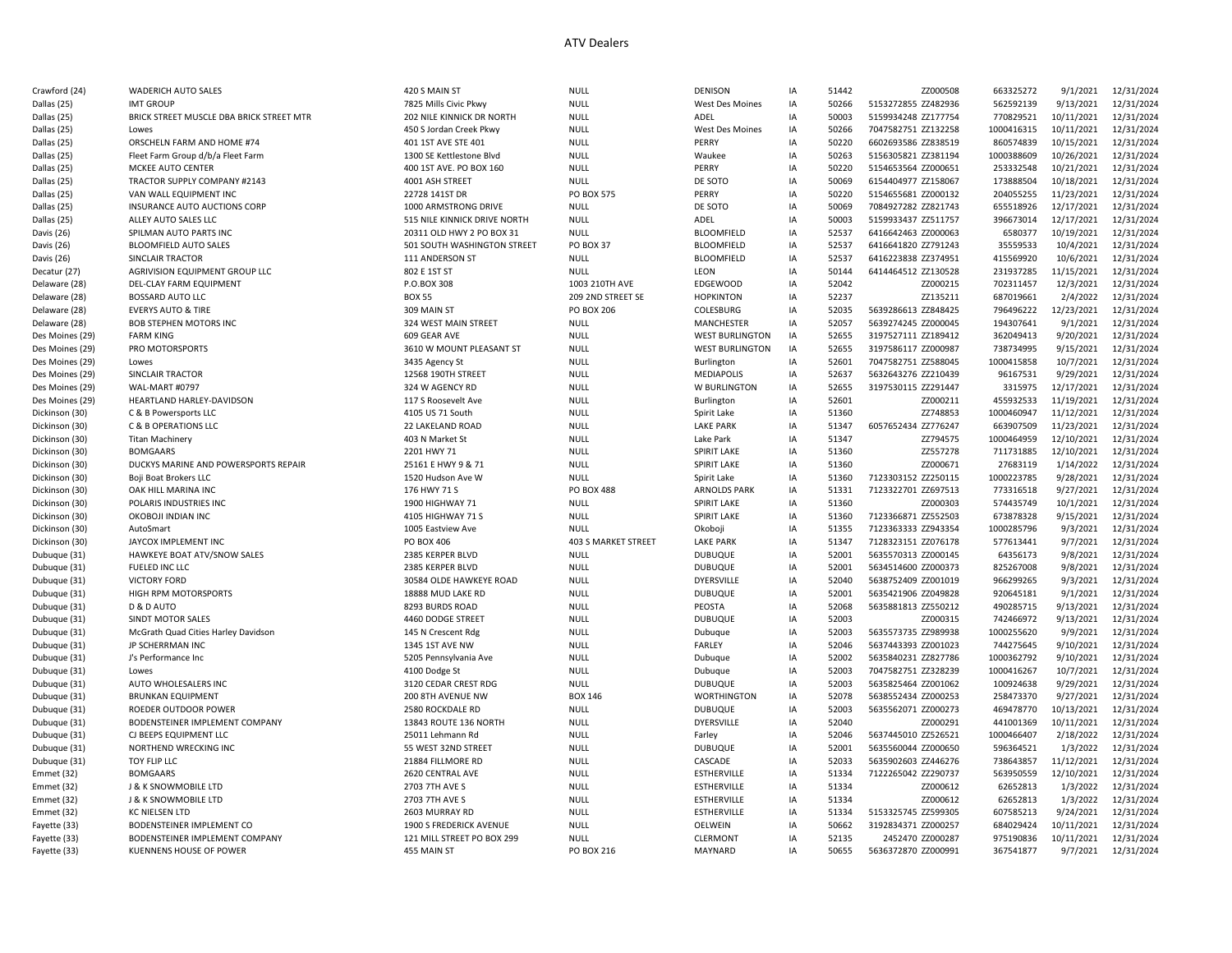| Fayette (33)   | MATTHIESENS AUTOMOTIVE INC            | 609 W WATER ST                  | <b>PO BOX 337</b> | FAYETTE               | IA | 52142 | 5634254040 ZZ000147 | 97052971   | 12/22/2021 | 12/31/2024 |
|----------------|---------------------------------------|---------------------------------|-------------------|-----------------------|----|-------|---------------------|------------|------------|------------|
| Floyd (34)     | LEWIS AUTO CENTER                     | 2541 155TH STREET               | <b>NULL</b>       | FLOYD                 | IA | 50435 | 6413309971 ZZ195529 | 309636348  | 9/3/2021   | 12/31/2024 |
| Floyd (34)     | North Iowa Lawn & Sport               | 809 Wisconsin St                | <b>NULL</b>       | Charles City          | IA | 50616 | ZZ869862            | 1000440813 | 9/13/2021  | 12/31/2024 |
| Franklin (35)  | VAN WALL EQUIPMENT INC                | 1611 HWY 65                     | <b>NULL</b>       | <b>HAMPTON</b>        | IA | 50441 | 6414562753 ZZ207126 | 130406192  | 11/23/2021 | 12/31/2024 |
| Fremont (36)   | AGRIVISION EQUIPMENT GROUP LLC        | PO BOX 160                      | 3106 274TH AVE    | <b>HAMBURG</b>        | IA | 51640 | 7123821862 ZZ001015 | 134766849  | 11/15/2021 | 12/31/2024 |
| Fremont (36)   | WAL-MART #1683                        | 524 S FREMONT                   | <b>NULL</b>       | SHENANDOAH            | IA | 51601 | 7122464044 ZZ903711 | 2368579    | 12/17/2021 | 12/31/2024 |
| Fremont (36)   | ORSCHELN FARM AND HOME #66            | 524 S FREEMONT STREET           | <b>NULL</b>       | SHENANDOAH            | IA | 51601 | 6602693586 ZZ059105 | 469039069  | 10/15/2021 | 12/31/2024 |
| Greene (37)    | <b>RUETER &amp; ZENOR</b>             | <b>PO BOX 227</b>               | <b>NULL</b>       | <b>GRAND JUNCTION</b> | IA | 50107 | 5153673054 ZZ994163 | 785721895  | 9/20/2021  | 12/31/2024 |
| Greene (37)    | JOES BODY & PAINT INC                 | 507 W Wall St                   | <b>NULL</b>       | Jefferson             | IA | 50129 | ZZ941671            | 828265074  | 9/1/2021   | 12/31/2024 |
| Greene (37)    | <b>BOMGAARS</b>                       | 205 W MCKINLEY ST               | <b>NULL</b>       | <b>JEFFERSON</b>      | IA | 50129 | 7122265142 ZZ586991 | 811336338  | 12/10/2021 | 12/31/2024 |
| Grundy (38)    | VAN WALL EQUIPMENT INC                | 1502 G AVE                      | <b>NULL</b>       | <b>GRUNDY CENTER</b>  | IA | 50638 | 3198245247 ZZ571744 | 948088158  | 11/23/2021 | 12/31/2024 |
| Guthrie (39)   | ORSCHELN FARM AND HOME #75            | PO BOX 127                      | 1902 STATE STREET | <b>GUTHRIE CENTER</b> | IA | 50115 | 6602693586 ZZ925636 | 711583963  | 10/15/2021 | 12/31/2024 |
| Hamilton (40)  | TOLLE AUTOMOTIVE INC                  | 140 2ND STREET                  | <b>NULL</b>       | <b>WEBSTER CITY</b>   | IA | 50595 | ZZ001024            | 168245694  | 9/1/2021   | 12/31/2024 |
| Hamilton (40)  | Timms Auto Sales                      | 116 E 2nd St                    | <b>NULL</b>       | <b>Webster City</b>   | IA | 50595 | 5158325555 ZZ668280 | 1000282949 | 9/16/2021  | 12/31/2024 |
| Hamilton (40)  | <b>BOMGAARS</b>                       | 2403 SUPERIOR ST                | <b>NULL</b>       | <b>WEBSTER CITY</b>   | IA | 50595 | 7122265042 ZZ110679 | 580919264  | 12/10/2021 | 12/31/2024 |
| Hancock (41)   | MILLER & SONS GOLF CARS               | 2197 JAMES AVE                  | <b>NULL</b>       | <b>BRITT</b>          | IA | 50423 | 6418434132 ZZ835070 | 795586551  | 9/10/2021  | 12/31/2024 |
| Hancock (41)   | Haugland Repair LLC                   | 240 7th Ave SE                  | <b>NULL</b>       | Britt                 | IA | 50423 | 6418430300 ZZ508250 | 1000255618 | 9/9/2021   | 12/31/2024 |
| Hancock (41)   | KC NIELSEN LTD                        | 203 SOUTH MAIN STREET PO BOX 40 | <b>NULL</b>       | KANAWHA               | IA | 50447 | 6417628261 ZZ001027 | 871007639  | 9/24/2021  | 12/31/2024 |
| Hardin (42)    | VAN WAL EQUIPMENT INC                 | 324 WEST MAPLE                  | <b>NULL</b>       | HUBBARD               | IA | 50122 | 6418642255 ZZ905957 | 126862275  | 11/23/2021 | 12/31/2024 |
| Hardin (42)    | Van Wall Equipment Inc                | 14460 US 65                     | <b>NULL</b>       | Iowa Falls            | IA | 50126 | 6416486666 ZZ553923 | 1000288189 | 11/23/2021 | 12/31/2024 |
| Harrison (43   | Van Wall Equipment                    | PO Box 286                      | <b>NULL</b>       | Missouri Valley       | IA | 51555 | 7126424117 ZZ449764 | 1000388595 | 11/23/2021 | 12/31/2024 |
| Harrison (43)  | Van Wall Equipment Inc                | 72 Bus Brown Dr                 | <b>NULL</b>       | Woodbine              | IA | 51579 | 7126472702 ZZ146811 | 1000390379 | 11/23/2021 | 12/31/2024 |
| Harrison (43)  | <b>BCB ENTERPRISE LLC</b>             | 1369 HIGHWAY 183                | <b>NULL</b>       | PISGAH                | IA | 51564 | 7124562226 ZZ181650 | 845861442  | 12/2/2021  | 12/31/2024 |
| Harrison (43)  | Vetter Equipment                      | 1907 Highway 30                 | <b>NULL</b>       | Missouri Valley       | IA | 51555 | 7126424106 ZZ451267 | 1000402823 | 9/24/2021  | 12/31/2024 |
| Harrison (43)  | WOODHOUSE CHEVROLET                   | 1951 WEST HWY 30                | <b>NULL</b>       | MISSOURI VALLEY       | IA | 51555 | ZZ000144            | 854961810  | 9/7/2021   | 12/31/2024 |
| Henry (44)     | <b>RS AUTO INC</b>                    | 214 S CENTER ST                 | <b>NULL</b>       | <b>LOCKRIDGE</b>      | IA | 52635 | ZZ262950            | 116800277  | 9/8/2021   | 12/31/2024 |
| Henry (44)     | SAM'S AUTO SALES                      | 803 E Winfield Ave              | <b>NULL</b>       | Mount Pleasant        | IA | 52641 | 3192045214 ZZ000027 | 580080422  | 9/23/2021  | 12/31/2024 |
| Henry (44)     | SINCLAIR TRACTOR                      | 600 HWY 78                      | <b>NULL</b>       | WINFIELD              | IA | 52659 | 5632643276 ZZ703436 | 499277457  | 9/29/2021  | 12/31/2024 |
| Henry (44)     | ORSCHELN FARM AND HOME #18            | 700 N GRAND AVE STE 101         | <b>NULL</b>       | MT PLEASANT           | IA | 52641 | 6602693586 ZZ259357 | 229122254  | 10/15/2021 | 12/31/2024 |
| Henry (44)     | TOM HASSENFRITZ EQP CO DBA THE CO INC | 1300 W WASHINGTON ST            | <b>NULL</b>       | MOUNT PLEASANT        | IA | 52641 | 3193853114 ZZ192422 | 318595832  | 12/9/2021  | 12/31/2024 |
| Henry (44)     | CARSMETICS                            | 1720 COURTLAND ST               | <b>NULL</b>       | MT PLEASANT           | IA | 52641 | 3193854735 ZZ931367 | 671243699  | 11/10/2021 | 12/31/2024 |
| Henry (44)     | WAL-MART #0784                        | 1045 N GRAND AVE                | <b>NULL</b>       | MT PLEASANT           | IA | 52641 | 3193854600 ZZ059213 | 9477605    | 12/17/2021 | 12/31/2024 |
| Henry (44)     | STEFFES GROUP INC                     | 2245 E Bluegrass Rd             | <b>NULL</b>       | Mount Pleasant        | IA | 52641 | 3193852000 ZZ000111 | 900854191  | 12/29/2021 | 12/31/2024 |
| Henry (44)     | JB Powersports                        | 2911 New London Rd              | <b>NULL</b>       | New London            | IA | 52645 | ZZ227482            | 1000469228 | 1/28/2022  | 12/31/2024 |
| Howard (45)    | HARVEYS USED VEHICLES                 | 406 2ND AVE SW                  | <b>NULL</b>       | CRESCO                | IA | 52136 | ZZ055046            | 395891161  | 11/19/2021 | 12/31/2024 |
| Howard (45)    | BODENSTEINER IMPLEMENT COMPANY        | HWY 63 & 9                      | PO BOX 471        | CRESCO                | IA | 52136 | 5635472152 ZZ000292 | 355115569  | 10/12/2021 | 12/31/2024 |
| Humboldt (46)  | KC NIELSEN LTD                        | HWY 3 EAST                      | PO BOX 86         | <b>HUMBOLDT</b>       | IA | 50548 | ZZ001029            | 989073747  | 9/24/2021  | 12/31/2024 |
| Humboldt (46)  | <b>BOMGAARS</b>                       | 101 INDUSTRIAL AVE              | NULL              | <b>HUMBOLDT</b>       | IA | 50548 | 7122265042 ZZ180554 | 318603917  | 12/10/2021 | 12/31/2024 |
| Ida (47)       | <b>BOMGAARS</b>                       | 605 W STATE HWY 175             | <b>NULL</b>       | <b>IDA GROVE</b>      | IA | 51445 | 7122265042 ZZ738777 | 225077726  | 12/10/2021 | 12/31/2024 |
| Ida (47)       | <b>C &amp; B OPERATIONS LLC</b>       | 5698 STATE HWY 175              | <b>NULL</b>       | <b>IDA GROVE</b>      | IA | 51445 | 6057652434 ZZ757767 | 740682679  | 12/9/2021  | 12/31/2024 |
| Ida (47)       | <b>C &amp; B OPERATIONS LLC</b>       | 5698 STATE HWY 175              | <b>NULL</b>       | <b>IDA GROVE</b>      | IA | 51445 | 6057652434 ZZ757767 | 740682679  | 12/9/2021  | 12/31/2024 |
| Ida (47)       | VETTER EQUIPMENT COMPANY              | 2552 LANDMARK AVE               | <b>NULL</b>       | <b>IDA GROVE</b>      | IA | 51445 | 7123643184 ZZ430337 | 670580232  | 11/15/2021 | 12/31/2024 |
| Ida (47)       | Kurtis Krager LLC                     | 722 Circle Dr                   | <b>NULL</b>       | Ida Grove             | IA | 51445 | ZZ205719            | 1000442498 | 1/11/2022  | 12/31/2024 |
| Ida (47)       | Brothers Cart World, LLC              | 201 Susan Lawrence Dr           | <b>NULL</b>       | Ida Grove             | IA | 51445 | 7123006041 ZZ441038 | 1000267030 | 1/17/2022  | 12/31/2024 |
| Jackson (49)   | <b>B &amp; G AUCTIONS</b>             | 202 MANUFACTURING DR            | <b>NULL</b>       | PRESTON               | IA | 52069 | ZZ000021            | 702026196  | 1/24/2022  | 12/31/2024 |
| Jackson (49)   | NUGENT AUTO SALES INC                 | 115 S CLARK                     | <b>NULL</b>       | MAQUOKETA             | IA | 52060 | ZZ000079            | 661103077  | 9/30/2021  | 12/31/2024 |
| Jackson (49)   | K MOTORSPORTS                         | <b>1014 E PLATT</b>             | <b>NULL</b>       | MAQUOKETA             | IA | 52060 | 5636522428 ZZ000228 | 705248656  | 9/10/2021  | 12/31/2024 |
| Jackson (49)   | ROEDER BROTHERS INC                   | 900 STATE ST                    | <b>PO BOX 27</b>  | <b>BELLEVUE</b>       | IA | 52031 | 5638725527 ZZ678544 | 193153699  | 9/9/2021   | 12/31/2024 |
| Jackson (49)   | ROEDER BROTHERS INC                   | 1176 200TH AVENUE               | PO BOX 1059       | MAQUOKETA             | IA | 52060 | 5636526701 ZZ431794 | 600354211  | 9/9/2021   | 12/31/2024 |
| Jackson (49)   | <b>BRIDGEPORT AUTO SALES</b>          | PO BOX 1283                     | 1180 200TH AVE    | MAQUOKETA             | IA | 52060 | ZZ000519            | 199351875  | 9/14/2021  | 12/31/2024 |
| Jackson (49)   | FRANZEN FAMILY TRACTORS & PARTS LLC   | 1218 49TH ST                    | <b>NULL</b>       | MONMOUTH              | IA | 52309 | 5636736631 ZZ778494 | 701519563  | 9/13/2021  | 12/31/2024 |
| Jackson (49)   | <b>TJ REPAIR</b>                      | 22967 GARRYOWEN RD              | <b>NULL</b>       | <b>BERNARD</b>        | IA | 52032 | ZZ000226            | 964344592  | 9/7/2021   | 12/31/2024 |
| Jackson (49)   | JOHNS GARAGE                          | 23371 SOUTH GARRYOWEN RD        | <b>NULL</b>       | <b>BERNARD</b>        | IA | 52032 | 5634956979 ZZ477986 | 76784412   | 9/7/2021   | 12/31/2024 |
| Jasper (50)    | <b>TDR EQUIPMENT</b>                  | 2497 S 44TH AVE E               | <b>NULL</b>       | <b>NEWTON</b>         | IA | 50208 | 6418319336 ZZ099828 | 565094406  | 9/9/2021   | 12/31/2024 |
| Jasper (50)    | <b>FAST TRAX SPORTS</b>               | 102 1ST ST                      | <b>NULL</b>       | SULLY                 | IA | 50251 | 6415944462 ZZ000330 | 775120439  | 11/15/2021 | 12/31/2024 |
| Jasper (50)    | VAN WALL EQUIPMENT INC                | 502 HIGHWAY 117 N               | <b>NULL</b>       | COLFAX                | IA | 50054 | ZZ000181            | 927097469  | 11/23/2021 | 12/31/2024 |
| Jefferson (51) | WAL-MART #0985                        | 2701 W BURLINGTON AVE           | <b>NULL</b>       | <b>FAIRFIELD</b>      | IA | 52556 | 6414726858 ZZ086773 | 5634191    | 12/17/2021 | 12/31/2024 |
| Jefferson (51) | SHEETZ SALES & SERVICE                | 1233 HIGHWAY 1                  | <b>NULL</b>       | <b>FAIRFIELD</b>      | IA | 52556 | 3194703921 ZZ001061 | 367922267  | 12/21/2021 | 12/31/2024 |
| Jefferson (51) | SINCLAIR TRACTOR                      | 2808 WEST BURLINGTON AVE        | <b>NULL</b>       | <b>FAIRFIELD</b>      | IA | 52556 | 5632643276 ZZ727957 | 176918316  | 10/4/2021  | 12/31/2024 |
| Jefferson (51) | <b>SINCLAIR TRACTOR</b>               | 2808 WEST BURLINGTON AVE        | <b>NULL</b>       | <b>FAIRFIELD</b>      | IA | 52556 | 5632643276 ZZ727957 | 176918316  | 10/4/2021  | 12/31/2024 |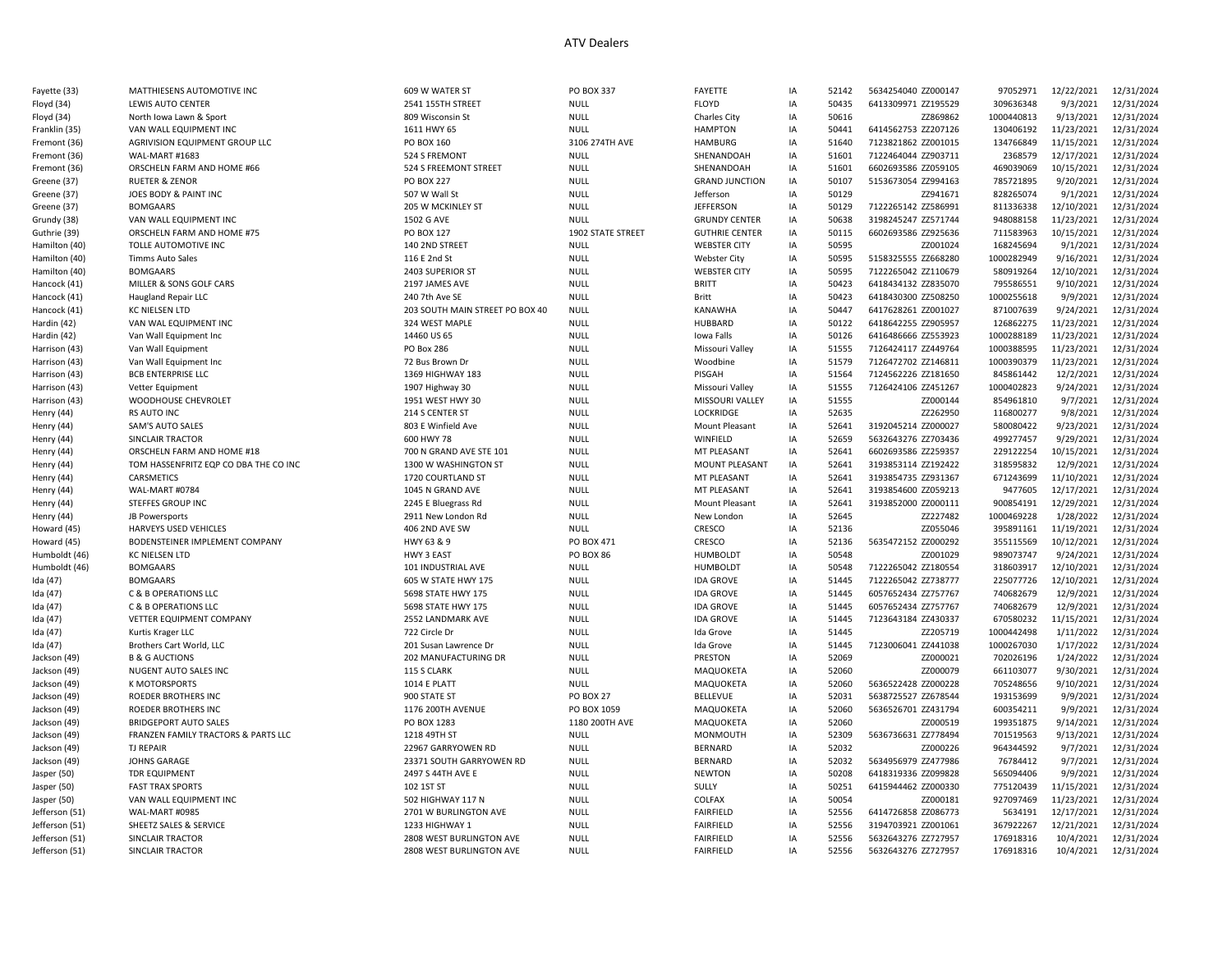| Jefferson (51) | PREFERRED AUTO SALES              | 2198 VARNISHTREE AVENUE    | <b>NULL</b>         | LOCKRIDGE            | IA | 52635 | ZZ435306            | 44365708   | 10/7/2021  | 12/31/2024 |
|----------------|-----------------------------------|----------------------------|---------------------|----------------------|----|-------|---------------------|------------|------------|------------|
| Jefferson (51) | PREFERRED AUTO SALES              | 2198 VARNISHTREE AVENUE    | <b>NULL</b>         | LOCKRIDGE            | IA | 52635 | ZZ435306            | 44365708   | 10/7/2021  | 12/31/2024 |
| Jefferson (51) | ORSCHELN FARM AND HOME #20        | 2107 WEST BURLINGTON AVE   | <b>NULL</b>         | <b>FAIRFIELD</b>     | IA | 52556 | 6602693586 ZZ748585 | 204817019  | 10/15/2021 | 12/31/2024 |
| Jefferson (51) | TRACTOR SUPPLY COMPANY #347       | 2068 BROOKVILLE RD         | <b>NULL</b>         | <b>FAIRFIELD</b>     | IA | 52556 | 6154404977 ZZ000629 | 692799703  | 10/18/2021 | 12/31/2024 |
| Johnson (52)   | ORSCHELN FARM AND HOME #90        | 655 HOLLYWOOD BLVD         | <b>NULL</b>         | <b>IOWA CITY</b>     | IA | 52240 | 6602693586 ZZ050630 | 808883649  | 10/15/2021 | 12/31/2024 |
| Johnson (52)   | <b>HOSTETLER ENTERPRISES</b>      | 3710 CRIPPEN CT NE         | <b>NULL</b>         | <b>NORTH LIBERTY</b> | IA | 52317 | 3195302215 ZZ351119 | 156964348  | 10/12/2021 | 12/31/2024 |
| Johnson (52)   | <b>FAST CITY</b>                  | 2449 IWV RD SW             | <b>NULL</b>         | <b>OXFORD</b>        | IA | 52322 | 3195452795 ZZ000099 | 159464759  | 10/12/2021 | 12/31/2024 |
| Johnson (52)   | Lowes                             | 2701 2nd St                | <b>NULL</b>         | Coralville           | IA | 52241 | 7047582751 ZZ952221 | 1000416253 | 10/7/2021  | 12/31/2024 |
| Johnson (52    | MCGRATH HAWKEYE HARLEY DAVIDSON   | 120 Westcor Dr             | <b>NULL</b>         | Coralville           | IA | 52241 | ZZ673019            | 170135859  | 10/1/2021  | 12/31/2024 |
| Johnson (52)   | <b>KELLYS AUTO CENTER</b>         | 510 SOUTH RIVERSIDE DRIVE  | <b>NULL</b>         | <b>IOWA CITY</b>     | IA | 52246 | 3193370500 ZZ915282 | 155655020  | 9/27/2021  | 12/31/2024 |
| Johnson (52    | <b>CITY TRACTOR CO</b>            | 645 PENN CT                | <b>NULL</b>         | <b>NORTH LIBERTY</b> | IA | 52317 | 3196656500 ZZ001033 | 31774862   | 9/13/2021  | 12/31/2024 |
| Johnson (52)   | ALL SEASONS AUTOMOTIVE LLC        | <b>8 HAWKEYE DRIVE</b>     | <b>NULL</b>         | <b>NORTH LIBERTY</b> | IA | 52317 | 3196659779 ZZ343640 | 864761770  | 9/15/2021  | 12/31/2024 |
|                |                                   |                            |                     |                      |    |       |                     |            |            |            |
| Johnson (52)   | PYRAMID SERVICES INC              | 390 HIGHLAND AVE           | NULL                | <b>IOWA CITY</b>     | IA | 52240 | 3193372133 ZZ977632 | 546736117  | 9/15/2021  | 12/31/2024 |
| Johnson (52)   | #1 AUTO LLC                       | 525 SOUTHGATE AVE          | NULL                | <b>IOWA CITY</b>     | IA | 52240 | 3193543932 ZZ233120 | 302661178  | 9/3/2021   | 12/31/2024 |
| Johnson (52)   | SUN & FUN MOTORSPORTS             | 155 ESCORT LANE            | <b>NULL</b>         | <b>IOWA CITY</b>     | IA | 52240 | 3193381077 ZZ553802 | 803881150  | 11/10/2021 | 12/31/2024 |
| Jones (53)     | KROMMINGA MOTORS INC              | 1810 SOUTH MAIN ST.        | <b>NULL</b>         | MONTICELLO           | IA | 52310 | 3194655443 ZZ000236 | 348779018  | 9/14/2021  | 12/31/2024 |
| Jones (53)     | WW POWER SPORTS                   | 1500 CHAMBER COURT         | <b>NULL</b>         | ANAMOSA              | IA | 52205 | 3194625071 ZZ000200 | 204693238  | 9/17/2021  | 12/31/2024 |
| Jones (53)     | BODENSTEINER IMPLEMENT COMPANY    | 1047 SOUTH MAIN STREET     | <b>NULL</b>         | MONTICELLO           | IA | 52310 | 3194653515 ZZ000290 | 182630368  | 10/12/2021 | 12/31/2024 |
| Keokuk (54)    | SINCLAIR TRACTOR                  | 1407 200TH AVE             | <b>NULL</b>         | SIGOURNEY            | IA | 52591 | 5632632392 ZZ833693 | 205845845  | 9/29/2021  | 12/31/2024 |
| Keokuk (54)    | SINCLAIR TRACTOR                  | 1407 200TH AVE             | <b>NULL</b>         | SIGOURNEY            | IA | 52591 | 5632632392 ZZ833693 | 205845845  | 9/29/2021  | 12/31/2024 |
| Kossuth (55    | KC NIELSEN LTD                    | 2120 330TH ST              | <b>NULL</b>         | <b>TITONKA</b>       | IA | 50480 | 5153322545 ZZ306848 | 618224729  | 9/24/2021  | 12/31/2024 |
| Kossuth (55)   | KC NIELSEN LTD                    | 5 135TH ST                 | <b>NULL</b>         | <b>WEST BEND</b>     | IA | 50597 | 5153322545 ZZ761095 | 456085935  | 9/24/2021  | 12/31/2024 |
| Kossuth (55)   | KC NIELSEN LTD                    | 2613 US HWY 18             | <b>NULL</b>         | <b>ALGONA</b>        | IA | 50511 | 5152953561 ZZ917131 | 74474248   | 9/24/2021  | 12/31/2024 |
| Kossuth (55)   | LAKE MILLS MOTOR SPORTS II        | 2801 HWY 18 EAST           | <b>NULL</b>         | <b>ALGONA</b>        | IA | 50511 | 5152952145 ZZ913102 | 310942370  | 9/10/2021  | 12/31/2024 |
| Kossuth (55)   | SPORTSMANS CORNER                 | 1011 S PHILLIPS ST         | <b>NULL</b>         | <b>ALGONA</b>        | IA | 50511 | 5152957591 ZZ000100 | 531002277  | 9/9/2021   | 12/31/2024 |
| Kossuth (55)   | DITSWORTH AUTO                    | 171 N HWY 169              | <b>NULL</b>         | <b>BANCROFT</b>      | IA | 50517 | ZZ000474            | 880467659  | 9/1/2021   | 12/31/2024 |
| Kossuth (55    | MILLER SPORTS AND SERVICE INC     | 1818 HWY 169 N             | <b>NULL</b>         | <b>ALGONA</b>        | IA | 50511 | ZZ000902            | 146913850  | 9/3/2021   | 12/31/2024 |
| Kossuth (55)   | <b>BOMGAARS</b>                   | PO BOX 39                  | 1609 E NORWOOD DR   | <b>ALGONA</b>        | IA | 50511 | 7122265042 ZZ288137 | 655091569  | 12/10/2021 | 12/31/2024 |
| Kossuth (55)   | PERRY PERFORMANCE                 | 1000 N Wittkopf Lane       | <b>NULL</b>         | Algona               | IA | 50511 | 5159796062 ZZ044508 | 758144505  | 1/7/2022   | 12/31/2024 |
| Lee (56)       | WAL-MART #1431                    | 300 N PARK DRIVE           | <b>NULL</b>         | <b>KEOKUK</b>        | IA | 52632 | 3195246941 ZZ126468 | 7664618    | 12/17/2021 | 12/31/2024 |
|                |                                   |                            |                     |                      | IA |       |                     | 71334759   |            |            |
| Lee (56)       | WEST POINT AUTO AND DETAILING     | 1586 170th Ave             | <b>NULL</b>         | Donnellson           |    | 52625 | 3198378105 ZZ001060 |            | 2/24/2022  | 12/31/2024 |
| Lee (56)       | FOOTERS AUTO SALES INC            | 3546 169TH STREET          | <b>NULL</b>         | WEVER                | IA | 52658 | 3194703137 ZZ000036 | 171003759  | 9/3/2021   | 12/31/2024 |
| Lee (56)       | ARMSTRONG TRACTOR LLC             | 1937 HIGHWAY 218           | <b>NULL</b>         | <b>DONNELLSON</b>    | IA | 52625 | 3198359802 ZZ659846 | 16608978   | 9/13/2021  | 12/31/2024 |
| Lee (56)       | MIDWEST PERFORMANCE & POWER INC   | 3447 MAIN ST.              | <b>NULL</b>         | <b>KEOKUK</b>        | IA | 52632 | 3195242604 ZZ000204 | 9375734    | 9/15/2021  | 12/31/2024 |
| Lee (56)       | <b>SINCLAIR TRACTOR</b>           | <b>405 DENNING STREET</b>  | <b>PO BOX 66</b>    | <b>HOUGHTON</b>      | IA | 52631 | 5632643276 ZZ280802 | 474040847  | 9/29/2021  | 12/31/2024 |
| Linn (57)      | Lowes                             | 5300 Blairs Forest Blvd NE | <b>NULL</b>         | Cedar Rapids         | IA | 52402 | 7047582751 ZZ543123 | 1000415871 | 10/8/2021  | 12/31/2024 |
| Linn (57)      | TRACTOR SUPPLY COMPANY #103       | 6622 6TH ST SW             | <b>NULL</b>         | <b>CEDAR RAPIDS</b>  | IA | 52404 | 6154404977 ZZ000631 | 982877938  | 10/18/2021 | 12/31/2024 |
| Linn (57)      | Fleet Farm Group d/b/a Fleet Farm | 4650 Cross Point Blvd      | <b>NULL</b>         | Cedar Rapids         | IA | 52411 | 3198261659 ZZ377825 | 1000388610 | 10/26/2021 | 12/31/2024 |
| Linn (57)      | METRO HARLEY DAVIDSON SUZUKI      | 2415 WESTDALE DR SW        | <b>NULL</b>         | <b>CEDAR RAPIDS</b>  | IA | 52404 | 3193629496 ZZ000230 | 189221849  | 9/2/2021   | 12/31/2024 |
| Linn (57)      | JUNCTION AUTO SALES LLC           | 214 E US HWY 30            | P O BOX 967         | <b>LISBON</b>        | IA | 52253 | 3194552019 ZZ244763 | 676432610  | 9/2/2021   | 12/31/2024 |
| Linn (57)      | <b>HAWKEYE AUTO</b>               | 4835 TENTH AVE             | <b>NULL</b>         | <b>MARION</b>        | IA | 52302 | 3193778564 ZZ033681 | 67417501   | 9/2/2021   | 12/31/2024 |
| Linn (57)      | ROSSCO AUTO SALES                 | 3333 1ST AVE SE            | <b>NULL</b>         | <b>CEDAR RAPIDS</b>  | IA | 52402 | 3193730561 ZZ763582 | 367898350  | 9/8/2021   | 12/31/2024 |
| Linn (57)      | <b>MCGRATH POWERSPORTS</b>        | 4645 CENTER POINT RD NE    | <b>NULL</b>         | <b>CEDAR RAPIDS</b>  | IA | 52402 | 3193931205 ZZ000422 | 9976077    | 9/3/2021   | 12/31/2024 |
| Linn (57)      | <b>TUTS</b>                       | 903 Franklin St            | <b>NULL</b>         | Center Point         | IA | 52213 | 3195402607 ZZ578255 | 749804555  | 1/5/2022   | 12/31/2024 |
| Linn (57)      | P&K MIDWEST HIAWATHA              | 733 N CENTER POINT RD      | <b>NULL</b>         | <b>HIAWATHA</b>      | IA | 52233 | 3192333553 ZZ001009 | 558706883  | 12/3/2021  | 12/31/2024 |
| Linn (57)      | P&K MIDWEST MT VERNON             | 787 WILCOX RD              | <b>NULL</b>         | <b>MOUNT VERNON</b>  | IA | 52314 | 3198958370 ZZ001006 | 577363484  | 12/3/2021  | 12/31/2024 |
| Linn (57)      | <b>FAST FORWARD CYCLES</b>        | 1810 BLAIRS FERRY RD NE    | <b>NULL</b>         | <b>CEDAR RAPIDS</b>  | IA | 52402 | 3192944880 ZZ000687 | 459259628  | 11/16/2021 | 12/31/2024 |
| Los Angeles    | <b>MAXTRADE LLC</b>               | 9436 RUSH STREET           | <b>NULL</b>         | SOUTH EL MONTE       | CA | 91733 | 6262280251 ZZ298777 | 666870399  | 12/17/2021 | 12/31/2024 |
|                | MORNING SUN FARM IMPLEMENT INC    | PO BOX 370                 | 200 EAST HIGHWAY 78 | <b>MORNING SUN</b>   | IA | 52640 | 3198687586 ZZ001022 | 689637585  | 9/13/2021  | 12/31/2024 |
| Louisa (58)    |                                   |                            |                     |                      |    |       |                     |            |            |            |
| Louisa (58)    | H & H HEARTLAND MOTORS INC        | 108 N MAIN ST              | NULL                | <b>MORNING SUN</b>   | IA | 52640 | 3198687000 ZZ112757 | 393623582  | 9/27/2021  | 12/31/2024 |
| Lucas (59)     | C & C CYCLE                       | 130 E Lincoln Ave          | NULL                | Chariton             | IA | 50049 | 6417747494 ZZ000076 | 1000358208 | 9/13/2021  | 12/31/2024 |
| Lyon (60)      | LEMS AUTO RECYCLERS INC           | 402 GERE AVE               | <b>NULL</b>         | <b>DOON</b>          | IA | 51235 | ZZ139887            | 493757868  | 9/3/2021   | 12/31/2024 |
| Lyon (60)      | ARROW MANUFACTURING INC           | 801 SOUTH EAST ST.         | <b>NULL</b>         | <b>ROCK RAPIDS</b>   | IA | 51246 | 7122613157 ZZ615776 | 309474997  | 9/8/2021   | 12/31/2024 |
| Lyon (60)      | <b>MOON RIVER AUTO</b>            | 225 S 1ST STREET           | <b>PO BOX 328</b>   | <b>DOON</b>          | IA | 51235 | 7127266775 ZZ957373 | 826321424  | 10/20/2021 | 12/31/2024 |
| Madison (61)   | LANNYS AUTO                       | 124 W HIGHWAY 92           | <b>NULL</b>         | WINTERSET            | IA | 50273 | 5154623456 ZZ000546 | 495331233  | 9/2/2021   | 12/31/2024 |
| Madison (61)   | <b>City Sales</b>                 | 105 W Sycamore St          | <b>NULL</b>         | StCharles            | IA | 50240 | ZZ641526            | 1000393854 | 9/3/2021   | 12/31/2024 |
| Madison (61)   | COUNTRY CYCLE INC                 | 915 E HIGHWAY 92           | <b>NULL</b>         | WINTERSET            | IA | 50273 | 5154621570 ZZ000092 | 843086505  | 9/23/2021  | 12/31/2024 |
| Madison (61)   | AGRIVISION EQUIPMENT GROUP LLC    | 1200 EAST HWY 92           | <b>NULL</b>         | WINTERSET            | IA | 50273 | 5154623115 ZZ427086 | 98011257   | 11/15/2021 | 12/31/2024 |
| Madison (61)   | <b>GOOD LIFE RV</b>               | 602 E HWY 92               | <b>NULL</b>         | <b>BEVINGTON</b>     | IA | 50033 | 5154689812 ZZ080553 | 45597721   | 11/5/2021  | 12/31/2024 |
| Mahaska (62)   | VAN WALL EQUIPMENT INC OSKALOOSA  | 1401 SOUTH 17TH STREET     | <b>NULL</b>         | <b>OSKALOOSA</b>     | IA | 52577 | 6416722531 ZZ674556 | 483792768  | 11/23/2021 | 12/31/2024 |
|                |                                   |                            |                     |                      |    |       |                     |            |            |            |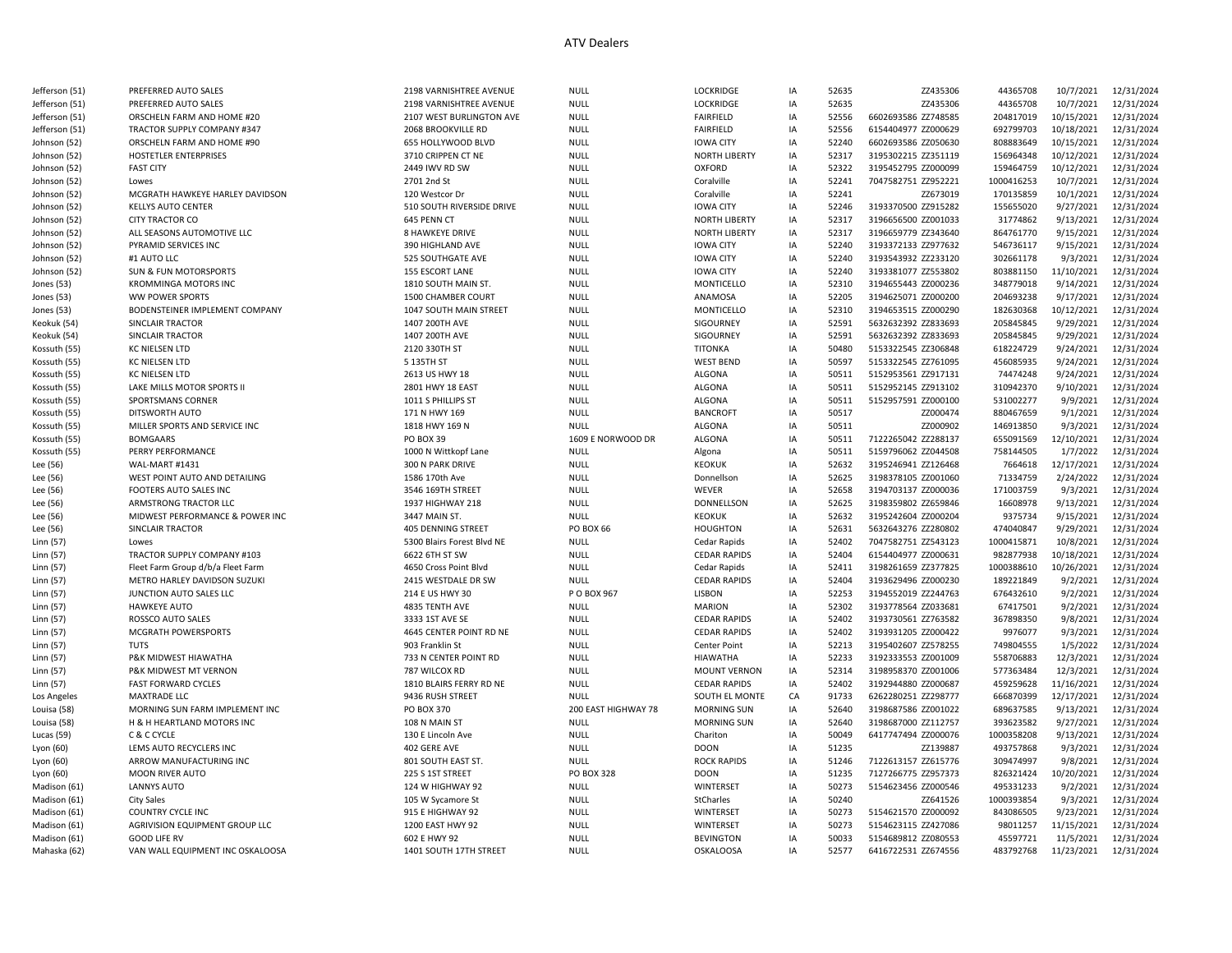| Mahaska (62)    | WAL-MART #1393                      | 2203 AVENUE A W               | <b>NULL</b>    | <b>OSKALOOSA</b>       | IA | 52577 | 6416733839 ZZ545495 | 6734495    | 12/17/2021 | 12/31/2024 |
|-----------------|-------------------------------------|-------------------------------|----------------|------------------------|----|-------|---------------------|------------|------------|------------|
| Mahaska (62)    | ORSCHELN FARM AND HOME #65          | 1508 3RD AVE EAST             | <b>NULL</b>    | <b>OSKALOOSA</b>       | IA | 52577 | 6602693586 ZZ380462 | 322717505  | 10/15/2021 | 12/31/2024 |
| Mahaska (62)    | <b>CYCLE TECH</b>                   | 3136 268TH ST                 | NULL           | <b>FREMONT</b>         | IA | 52561 | 6416328201 ZZ000639 | 747550101  | 9/24/2021  | 12/31/2024 |
| Marion (63)     | Langstraat Auto Body Inc            | 2079 Old Highway 163          | <b>NULL</b>    | Pella                  | IA | 50219 | ZZ617902            | 1000457843 | 10/22/2021 | 12/31/2024 |
| Marion (63)     | WAL-MART #2935                      | 814 W BELL AVE                | <b>NULL</b>    | KNOXVILLE              | IA | 50138 | 6418287584 ZZ009197 | 7210974    | 12/17/2021 | 12/31/2024 |
| Marion (63)     | WAL-MART #0751                      | 1650 WASHINGTON STREET        | <b>NULL</b>    | PELLA                  | IA | 50219 | 6416289881 ZZ028992 | 3050648    | 12/17/2021 | 12/31/2024 |
| Marion (63)     | JF <sub>2</sub>                     | 701 NE B STREET               | <b>NULL</b>    | <b>DALLAS</b>          | IA | 50062 | 6418917534 ZZ512479 | 609343587  | 11/8/2021  | 12/31/2024 |
| Marion (63)     | VAN WALL EQUIPMENT INC              | 1556 HIGHWAY 14               | <b>NULL</b>    | KNOXVILLE              | IA | 50138 | 6418280570 ZZ543649 | 792300899  | 11/23/2021 | 12/31/2024 |
| Marshall (64)   | VAN WALL EQUIPMENT INC MARSHALLTOWN | 3006 SOUTH CENTER STREET      | <b>NULL</b>    | MARSHALLTOWN           | IA | 50158 | 6417521527 ZZ723496 | 132894494  | 11/23/2021 | 12/31/2024 |
| Mills (65)      | CPS LH LLC                          | 57408 190TH ST                | <b>NULL</b>    | PACIFIC JUNCTION       | IA | 51561 | 7126224000 ZZ057167 | 88736749   | 11/19/2021 | 12/31/2024 |
| Mills (65)      | AGRIVISION EQUIPMENT GROUP LLC      | 58668 190TH ST                | <b>NULL</b>    | PACIFIC JUNCTION       | IA | 51561 | 7126228223 ZZ001012 | 775164478  | 11/15/2021 | 12/31/2024 |
| Mills (65)      | <b>BOMGAARS</b>                     | 1306 S LOCUST ST              | <b>NULL</b>    | <b>GLENWOOD</b>        | IA | 51534 | 7122265402 ZZ338807 | 796294866  | 12/10/2021 | 12/31/2024 |
| Mitchell (66)   | WAPSIE VIEW EQUIPMENT SALES         | 3351 390th St                 | <b>NULL</b>    | Riceville              | IA | 50466 | 6414205936 ZZ167096 | 1000374612 | 2/28/2022  | 12/31/2024 |
| Mitchell (66)   | KIBBLE EQUIPMENT LLC                | <b>PO BOX 208</b>             | <b>NULL</b>    | OSAGE                  | IA | 50461 | 6417323719 ZZ001048 | 969726975  | 9/30/2021  | 12/31/2024 |
| Mitchell (66)   | NATES OUTDOOR RECREATION INC        | <b>110 OAK ST</b>             | <b>NULL</b>    | RICEVILLE              | IA | 50466 | ZZ000150            | 55460984   | 9/3/2021   | 12/31/2024 |
| Monona (67)     | <b>VETTER EQUIPMENT</b>             | 2310 IOWA AVE                 | <b>NULL</b>    | <b>ONAWA</b>           | IA | 51040 | 7124233018 ZZ641628 | 970915807  | 9/2/2021   | 12/31/2024 |
| Monona (67)     | <b>BOMGAARS</b>                     | 111 N 4TH ST                  | <b>NULL</b>    | <b>MAPLETON</b>        | IA | 51034 | 7122265142 ZZ287219 | 995841244  | 12/10/2021 | 12/31/2024 |
| Monona (67)     | <b>BOMGAARS</b>                     | 2060 IOWA AVE                 | <b>NULL</b>    | ONAWA                  | IA | 51040 | 7122265042 ZZ973466 | 389172743  | 12/10/2021 | 12/31/2024 |
| Monona (67)     | AGRIVISION EQUIPMENT GROUP          | 2220 Hwy 175                  | <b>NULL</b>    | ONAWA                  | IA | 51040 | 7126228223 ZZ136114 | 299992057  | 11/15/2021 | 12/31/2024 |
| Monroe (68)     | VAN WALL EQUIPMENT INC              | 1950 HIGHWAY 137              | <b>NULL</b>    | ALBIA                  | IA | 52531 | 6419327142 ZZ832647 | 963639018  | 11/23/2021 | 12/31/2024 |
| Monroe (68)     | Belzer Equipment Inc                | 600 Highway 34 W              | <b>NULL</b>    | Albia                  | IA | 52531 | ZZ343471            | 1000437088 | 1/28/2022  | 12/31/2024 |
| Montgomery (69) | AGRIVISION EQUIPMENT GROUP LLC      | 2405 N 4TH STREET             | <b>NULL</b>    | <b>RED OAK</b>         | IA | 51566 | 7126234858 ZZ001016 | 800804544  | 11/15/2021 | 12/31/2024 |
| Montgomery (69) | R K BELT & SONS INC                 | 300 E WASHINGTON AVE          | <b>NULL</b>    | <b>RED OAK</b>         | IA | 51566 | 7126232538 ZZ411469 | 394011704  | 9/15/2021  | 12/31/2024 |
| Montgomery (69) | ORSCHELN FARM AND HOME #77          | 2400 4TH ST                   | NULL           | <b>RED OAK</b>         | IA | 51566 | 6602693586 ZZ498945 | 683388664  | 10/15/2021 | 12/31/2024 |
| Muscatine (70)  | Sinclair Tractor                    | 1644 US6                      | <b>NULL</b>    | <b>West Liberty</b>    | IA | 52776 | ZZ360529            | 1000454662 | 10/1/2021  | 12/31/2024 |
| Muscatine (70)  | SINCLAIR TRACTOR EQUIPMENT LLC      | 3309 LUCAS STREET             | <b>NULL</b>    | <b>MUSCATINE</b>       | IA | 52761 | 6416223838 ZZ919442 | 781182928  | 9/29/2021  | 12/31/2024 |
| Muscatine (70)  | SINCLAIR TRACTOR EQUIPMENT LLC      | 3309 LUCAS STREET             | <b>NULL</b>    | <b>MUSCATINE</b>       | IA | 52761 | 6416223838 ZZ919442 | 781182928  | 9/29/2021  | 12/31/2024 |
| Muscatine (70)  | <b>BLAZING MOTORSPORTS LLC</b>      | 913 1/2 W MISSISSIPPI DR      | NULL           | <b>MUSCATINE</b>       | IA | 52761 | 5632648877 ZZ000247 | 35414358   | 11/16/2021 | 12/31/2024 |
| Obrien (71)     | AGRIVISION EQUIPMENT GROUP          | 5671 460TH STREET             | <b>NULL</b>    | PAULLINA               | IA | 51046 | 7126228223 ZZ548961 | 759401318  | 11/15/2021 | 12/31/2024 |
| Obrien (71)     | Glen's Sport Center                 | 208 16th St                   | <b>NULL</b>    | Sheldon                | IA | 51201 | ZZ281615            | 1000461803 | 11/19/2021 | 12/31/2024 |
| Obrien (71)     | <b>BOMGAARS</b>                     | 101 Crossroads Dr             | <b>NULL</b>    | Sheldon                | IA | 51201 | 7122265042 ZZ530838 | 359783115  | 12/10/2021 | 12/31/2024 |
| Obrien (71)     | ZIEGLER INC                         | 102 CROSSROADS DRIVE          | <b>NULL</b>    | SHELDON                | IA | 51201 | 9528858249 ZZ035938 | 971755004  | 1/4/2022   | 12/31/2024 |
| Obrien (71)     | <b>GLENS SPORTS CENTER INC</b>      | 208 16TH STREET               | <b>NULL</b>    | SHELDON                | IA | 51201 | 7123244387 ZZ000564 | 269142212  | 9/22/2021  | 12/31/2024 |
| Osceola (72)    | 59 POWER SPORTS INC                 | <b>1990 HIGHWAY 59</b>        | <b>NULL</b>    | SIBLEY                 | IA | 51249 | 7127583111 ZZ245173 | 958457004  | 11/22/2021 | 12/31/2024 |
| Page (73)       | AGRIVISION EQUIPMENT GROUP LLC      | 601 SOUTH 8TH STREET          | <b>NULL</b>    | CLARINDA               | IA | 51632 | 7125422106 ZZ435397 | 320713613  | 11/15/2021 | 12/31/2024 |
| Page (73)       | WHIPP SALES & SERVICE INC           | 701 S 8TH ST                  | <b>NULL</b>    | CLARINDA               | IA | 51632 | ZZ000193            | 1741768    | 12/1/2021  | 12/31/2024 |
| Page (73)       | <b>VETTER EQUIPMENT</b>             | 1020 S 12TH ST                | <b>NULL</b>    | CLARINDA               | IA | 51632 | 7125425147 ZZ912030 | 629736257  | 1/4/2022   | 12/31/2024 |
| Page (73)       | <b>WRANGLER SALES INC</b>           | 1200 SOUTH 12TH STREET        | <b>NULL</b>    | CLARINDA               | IA | 51632 | 7125423411 ZZ001020 | 982274946  | 9/17/2021  | 12/31/2024 |
| Page (73)       | VETTER EQUIPMENT - SHENANDOAH       | 1308 W FERGUSON RD            | <b>NULL</b>    | SHENANDOAH             | IA | 51601 | 7122461187 ZZ000152 | 317048312  | 9/8/2021   | 12/31/2024 |
| Page (73)       | <b>SELECT MOTORS</b>                | 1212 W SHERIDAN AVE           | <b>NULL</b>    | SHENANDOAH             | IA | 51601 | 7122464268 ZZ000096 | 705469716  | 9/9/2021   | 12/31/2024 |
| Page (73)       | ORSCHELN FARM AND HOME #68          | 100 SOUTH ESSIE DAVISON DRIVE | <b>NULL</b>    | CLARINDA               | IA | 51632 | 6602693586 ZZ208702 | 889892279  | 10/15/2021 | 12/31/2024 |
| Palo Alto (74)  | NORTHLAND AUTO & MARINE INC         | 913 Main St                   | <b>NULL</b>    | Emmetsburg             | IA | 50536 | 7128523232 ZZ564876 | 186359253  | 9/28/2021  | 12/31/2024 |
| Plymouth (75)   | <b>BOAT FARM LTD</b>                | 1108 STARVIEW DRIVE           | <b>NULL</b>    | <b>HINTON</b>          | IA | 51024 | 7125469550 ZZ837966 | 389131285  | 10/15/2021 | 12/31/2024 |
| Plymouth (75)   | <b>LARRYS AUTO INC</b>              | 108 MAIN ST BOX 182           | <b>NULL</b>    | MERRILL                | IA | 51038 | 7125400408 ZZ000043 | 654371681  | 9/23/2021  | 12/31/2024 |
| Plymouth (75)   | <b>BOBS BIKE SHOP</b>               | 32945 170TH STREET            | <b>NULL</b>    | LE MARS                | IA | 51031 | 7125465983 ZZ000720 | 236219796  | 9/16/2021  | 12/31/2024 |
| Plymouth (75)   | CARLS BODY SHOP                     | 1112 CELEBRITY DR             | <b>NULL</b>    | REMSEN                 | IA | 51050 | ZZ786333            | 416992188  | 9/13/2021  | 12/31/2024 |
| Plymouth (75)   | TAGGARTS POWER SPORTS INC           | 31673 HIGHWAY 75              | <b>NULL</b>    | <b>HINTON</b>          | IA | 51024 | 7129474318 ZZ635293 | 21742549   | 1/20/2022  | 12/31/2024 |
| Plymouth (75)   | <b>BOMGAARS</b>                     | 949 HAWKEYE AVE SW            | <b>NULL</b>    | LE MARS                | IA | 51031 | 7122265042 ZZ916165 | 259796837  | 12/10/2021 | 12/31/2024 |
| Plymouth (75)   | AGRIVISION EQUIPMENT GROUP          | 1850 KEY AVE SW               | <b>NULL</b>    | LE MARS                | IA | 51031 | 7126228223 ZZ379599 | 105188163  | 11/15/2021 | 12/31/2024 |
| Pocahontas (76) | <b>KC NIELSEN LTD</b>               | <b>HWY 10</b>                 | <b>BOX 175</b> | LAURENS                | IA | 50554 | 7128452643 ZZ001032 | 897397220  | 9/24/2021  | 12/31/2024 |
| Polk (77)       | ROBERT BROWN DBA MB OFFROAD         | 1916 FULLER RD                | <b>NULL</b>    | <b>WEST DES MOINES</b> | IA | 50265 | 5154941897 ZZ999314 | 834477499  | 9/29/2021  | 12/31/2024 |
| Polk (77)       | Dirt Bike Shop Inc                  | 5840 NW Beaver Dr             | Ste 100        | Johnston               | IA | 50131 | ZZ140200            | 1000454661 | 10/1/2021  | 12/31/2024 |
| Polk (77)       | <b>Combined Car Mart</b>            | 6242 NE Industry Dr           | NULL           | Des Moines             | IA | 50313 | ZZ623981            | 1000454573 | 10/1/2021  | 12/31/2024 |
| Polk (77)       | KARL CHEVROLET                      | 1101 SE ORLABOR RD            | <b>NULL</b>    | ANKENY                 | IA | 50021 | 5159644255 ZZ000109 | 989244488  | 10/7/2021  | 12/31/2024 |
| Polk (77)       | Lowes                               | 1700 50th St                  | <b>NULL</b>    | West Des Moines        | IA | 50266 | 7047582751 ZZ428550 | 1000416308 | 10/7/2021  | 12/31/2024 |
| Polk (77)       | Lowes                               | 3610 8th St SW                | <b>NULL</b>    | Altoona                | IA | 50009 | 7047582751 ZZ899254 | 1000415843 | 10/7/2021  | 12/31/2024 |
| Polk (77)       | TRACTOR SUPPLY COMPANY #612         | 405 SE ORALABOR RD            | <b>NULL</b>    | ANKENY                 | IA | 50021 | 5159658774 ZZ000633 | 611128828  | 10/18/2021 | 12/31/2024 |
| Polk (77)       | CAPITAL CITY EQUIPMENT COMPANY      | 5461 NW 2ND STREET            | <b>NULL</b>    | <b>DES MOINES</b>      | IA | 50313 | ZZ001036            | 670453182  | 10/19/2021 | 12/31/2024 |
| Polk (77)       | Capital City Kubota                 | 5461 NW 2nd St                | <b>NULL</b>    | Des Moines             | IA | 50313 | 5152433353 ZZ485315 | 1000279093 | 10/19/2021 | 12/31/2024 |
| Polk (77)       | Fleet Farm Group d/b/a Fleet Farm   | 3875 SE Delaware Ave          | <b>NULL</b>    | Ankenv                 | IA | 50021 | 5159643150 ZZ305705 | 1000388606 | 10/26/2021 | 12/31/2024 |
|                 |                                     |                               |                |                        |    |       |                     |            |            |            |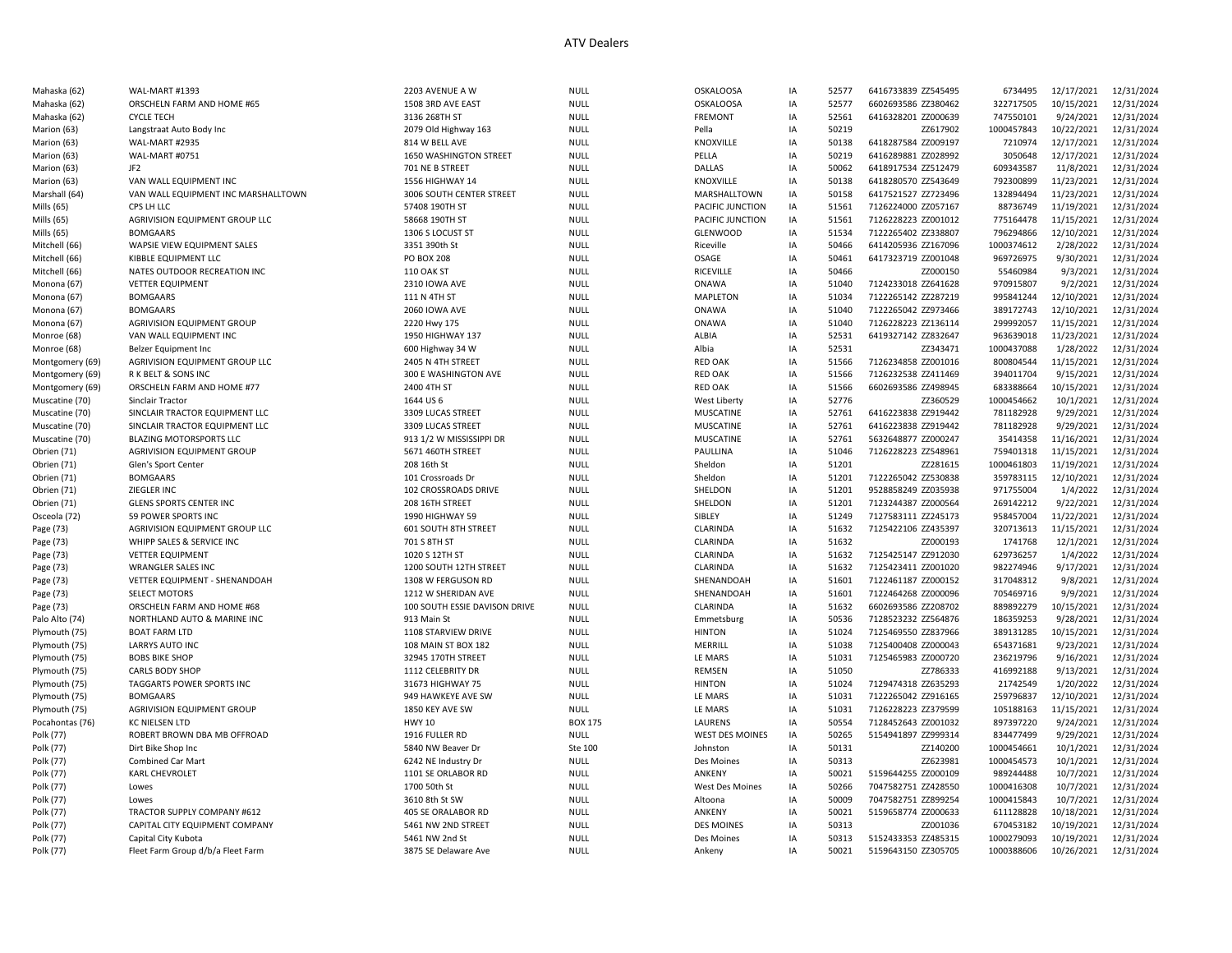| Polk (77)          | Geothermal Products dba Hillcrest RV                      | 1329 SW Ordnance Rd       | Ste 5             | Ankeny                | IA | 50023 | 5159643242 ZZ240323 | 1000222799 | 10/13/2021 | 12/31/2024 |
|--------------------|-----------------------------------------------------------|---------------------------|-------------------|-----------------------|----|-------|---------------------|------------|------------|------------|
| Polk (77)          | STRUTHERS BROTHERS                                        | 5191 NW 2ND AVE           | <b>NULL</b>       | <b>DES MOINES</b>     | IA | 50313 | 5152823634 ZZ000350 | 246569792  | 9/13/2021  | 12/31/2024 |
| Polk (77)          | <b>BOB BROWN CHEVROLET</b>                                | 3600 111TH STREET         | <b>NULL</b>       | URBANDALE             | IA | 50322 | 5152787825 ZZ206280 | 886916071  | 9/14/2021  | 12/31/2024 |
| Polk (77)          | BOB BROWN GMC INC BOB BROWN BUICK                         | 1405 SE Oralabor Rd       | <b>NULL</b>       | Ankeny                | IA | 50021 | 5152787887 ZZ054984 | 273624239  | 9/14/2021  | 12/31/2024 |
| Polk (77)          | <b>RV RETAILERS EAST LLC</b>                              | 1400 NORTHRIDGE CIRCLE    | <b>NULL</b>       | <b>ALTOONA</b>        | IA | 50009 | 5152801026 ZZ208663 | 377359609  | 9/14/2021  | 12/31/2024 |
| Polk (77)          | <b>CERTIFIED AUTO SALES</b>                               | 5238 NW 2ND ST            | <b>NULL</b>       | <b>DES MOINES</b>     | IA | 50313 | 5152884290 ZZ000050 | 444395784  | 9/9/2021   | 12/31/2024 |
| Polk (77)          | Mid Iowa Auto LLC                                         | 5770 Metro East Dr        | <b>NULL</b>       | Pleasant Hill         | IA | 50327 | 5152028099 ZZ684037 | 1000388596 | 9/8/2021   | 12/31/2024 |
| Polk (77)          | THE AUTO SPECIALIST                                       | 208 E ARMY POST RD        | <b>NULL</b>       | <b>DES MOINES</b>     | IA | 50315 | 5159537528 ZZ000652 | 269663449  | 9/3/2021   | 12/31/2024 |
| Polk (77)          | TOM'S AUTO SALES                                          | 2136 E University Ave     | <b>NULL</b>       | Des Moines            | IA | 50317 | 5152629538 ZZ917676 | 1000387041 | 9/3/2021   | 12/31/2024 |
| Polk (77)          | MCCJ ENTERPRISES LLC                                      | 4611 SW 9th St            | <b>NULL</b>       | Des Moines            | IA | 50315 | 5152599755 ZZ864599 | 1000266703 | 9/3/2021   | 12/31/2024 |
|                    |                                                           |                           |                   |                       |    |       |                     |            |            |            |
| Polk (77)          | AUTORAMA RV CENTER INC                                    | 2227 SE 14TH ST           | <b>NULL</b>       | <b>DES MOINES</b>     | IA | 50320 | 5152820443 ZZ000622 | 64450992   | 9/2/2021   | 12/31/2024 |
| Polk (77)          | <b>HICKLIN POWER SPORTS</b>                               | 3160 SE Grimes Blvd       | Ste 700           | Grimes                | IA | 50111 | 5159864880 ZZ000684 | 561511528  | 9/1/2021   | 12/31/2024 |
| Polk (77)          | <b>TekBoss MotorSports</b>                                | 3609 NW 2nd Pl            | <b>NULL</b>       | Ankeny                | IA | 50023 | ZZ472392            | 1000459952 | 11/5/2021  | 12/31/2024 |
| Polk (77)          | VAN WALL EQUIPMENT INC                                    | 507 S ANKENY BLVD         | <b>NULL</b>       | ANKENY                | IA | 50023 | 5159640611 ZZ267150 | 112547294  | 11/23/2021 | 12/31/2024 |
| Polk (77)          | TMBC LLC                                                  | 1000 BASS PRO DR          | <b>NULL</b>       | <b>ALTOONA</b>        | IA | 50009 | 5159575533 ZZ000044 | 893065292  | 11/19/2021 | 12/31/2024 |
| Polk (77)          | MURRAY MOTORS INC                                         | 2602 NE 46TH AVENUE       | <b>NULL</b>       | <b>DES MOINES</b>     | IA | 50317 | 5152628244 ZZ124941 | 318402385  | 11/19/2021 | 12/31/2024 |
| Polk (77)          | NELSON AUTOMOTIVE LLC                                     | 300 Sandpiper Ct          | <b>NULL</b>       | Polk City             | IA | 50226 | 5159849600 ZZ001050 | 273261529  | 11/17/2021 | 12/31/2024 |
| Polk (77)          | VAN WALL EQUIPMENT INC                                    | 10100 DENNIS DRIVE        | <b>NULL</b>       | URBANDALE             | IA | 50322 | 5152539005 ZZ670968 | 241913128  | 11/23/2021 | 12/31/2024 |
| Polk (77)          | <b>BOMGAARS</b>                                           | 2151 SE 11TH ST           | <b>NULL</b>       | <b>GRIMES</b>         | IA | 50111 | 7122265042 ZZ060992 | 702209867  | 12/10/2021 | 12/31/2024 |
| Polk (77)          | <b>BOMGAARS</b>                                           | 5049 NE 14TH ST           | <b>NULL</b>       | <b>DES MOINES</b>     | IA | 50313 | 7122265042 ZZ025979 | 689973279  | 12/10/2021 | 12/31/2024 |
| Polk (77)          | <b>GARVIS HONDA</b>                                       | 1603 EUCLID AVE           | <b>NULL</b>       | <b>DES MOINES</b>     | IA | 50313 | 5152436217 ZZ000781 | 914195896  | 12/3/2021  | 12/31/2024 |
| Polk (77)          | INDIAN MOTORCYCLE DES MOINES                              | 1500 EAST ARMY POST ROAD  | <b>NULL</b>       | <b>DES MOINES</b>     | IA | 50320 | 5152569062 ZZ473622 | 533269825  | 12/3/2021  | 12/31/2024 |
| Polk (77)          | TOTAL TRUCK & AUTO                                        | 5102 NW 2ND ST            | <b>NULL</b>       | <b>DES MOINES</b>     | IA | 50313 | ZZ526322            | 809601032  | 1/28/2022  | 12/31/2024 |
| Polk (77)          | <b>BIG BARN HARLEY DAVIDSON</b>                           | 81 NW 49TH PL             | <b>NULL</b>       | <b>DES MOINES</b>     | IA | 50313 | ZZ000041            | 693400889  | 1/7/2022   | 12/31/2024 |
| Polk (77)          | STEW HANSEN HYUNDAI                                       | 11344 HICKMAN RD          | <b>NULL</b>       | <b>CLIVE</b>          | IA | 50325 | 5152511466 ZZ000971 | 145006268  | 1/18/2022  | 12/31/2024 |
| Polk (77)          | STEW HANSEN DODGE CITY                                    | 12103 HICKMAN RD          | <b>NULL</b>       | URBANDALE             | IA | 50323 | 5152511466 ZZ000638 | 364161547  | 1/18/2022  | 12/31/2024 |
| Polk (77)          | <b>MOTO SPORTS</b>                                        | 122 E ARMY POST RD        | NULL              | <b>DES MOINES</b>     | IA | 50315 | 5152858014 ZZ000086 | 277285623  | 12/28/2021 | 12/31/2024 |
|                    | ZIEGLER INC                                               |                           |                   | <b>ALTOONA</b>        | IA | 50009 | 9528858249 ZZ226716 |            |            | 12/31/2024 |
| Polk (77)          |                                                           | 1500 ZIEGLER DR NW        | NULL              |                       |    |       |                     | 101678746  | 1/3/2022   |            |
| Polk (77)          | <b>COPART</b>                                             | 3300 VANDAILA RD          | <b>NULL</b>       | <b>DES MOINES</b>     | IA | 50317 | 9723915731 ZZ000440 | 176129518  | 3/1/2022   | 12/31/2024 |
| Polk (77)          | TRUCK CITY INC                                            | 145 NE Broadway Ave       | NULL              | Des Moines            | IA | 50313 | 5152641738 ZZ000017 | 641404801  | 2/22/2022  | 12/31/2024 |
| Pottawattamie (78) | TMBC LLC-TRACKER MARINE BOAT CENTER                       | 2901 BASS PRO DR          | <b>NULL</b>       | <b>COUNCIL BLUFFS</b> | IA | 51501 | 7123255333 ZZ000483 | 912667714  | 3/4/2022   | 12/31/2024 |
| Pottawattamie (78) | EDWARDS MOTORSPORTS & RV S                                | 1010 34TH AVE             | P.O. BOX 1709     | <b>COUNCIL BLUFFS</b> | IA | 51501 | 7123668400 ZZ762848 | 627488166  | 2/8/2022   | 12/31/2024 |
| Pottawattamie (78) | <b>BOMGAARS</b>                                           | 2703 E KANESVILLE BLVD    | <b>NULL</b>       | <b>COUNCIL BLUFFS</b> | IA | 51503 | 7122265042 ZZ416297 | 209220177  | 12/10/2021 | 12/31/2024 |
| Pottawattamie (78) | Van Wall Equipment                                        | PO Box 518                | <b>NULL</b>       | Avoca                 | IA | 51521 | 7123436750 ZZ306384 | 1000388591 | 11/23/2021 | 12/31/2024 |
| Pottawattamie (78) | AGRIVISION EQUIPMENT GROUP LLC                            | PO BOX 218                | 40459 PIONEER TRL | MACEDONIA             | IA | 51549 | 7124862441 ZZ001013 | 640734166  | 11/15/2021 | 12/31/2024 |
| Pottawattamie (78) | <b>B &amp; D Turf Cars LLC</b>                            | 3322 NEBRASKA AVENUE      | <b>NULL</b>       | <b>COUNCIL BLUFFS</b> | IA | 51501 | 7123281899 ZZ763207 | 738401900  | 9/3/2021   | 12/31/2024 |
| Pottawattamie (78) | Avoca Small Engine LLC DBA Holtz Service and Small Engine | 331 W High St             | #715              | Avoca                 | IA | 51521 | 7123432800 ZZ600176 | 1000285814 | 9/3/2021   | 12/31/2024 |
| Pottawattamie (78) | TRACTOR SUPPLY COMPANY #327                               | 329 VETERANS MEMORIAL HWY | <b>NULL</b>       | <b>COUNCIL BLUFFS</b> | IA | 51501 | 6154404977 ZZ000630 | 132825928  | 10/18/2021 | 12/31/2024 |
| Pottawattamie (78) | <b>CAMPING WORLD</b>                                      | 2802 S 21ST STREET        | <b>NULL</b>       | <b>COUNCIL BLUFFS</b> | IA | 51501 | ZZ146138            | 355772286  | 10/1/2021  | 12/31/2024 |
| Poweshiek (79)     | Fun Valley Motorsports + More                             | 1066 500th Ave            | <b>NULL</b>       | Montezuma             | IA | 50171 | 6416602251 ZZ243601 | 1000356286 | 11/15/2021 | 12/31/2024 |
| Poweshiek (79)     | VAN WALL EQUIPMENT INC GRINNELL                           | 1318 WEST STREET SOUTH    | NULL              | GRINNELL              | IA | 50112 | 6412366514 ZZ156636 | 855013769  | 11/23/2021 | 12/31/2024 |
| Sac (81)           | VAN WALL EQUIPMENT INC                                    | 3130 255TH STREET         | <b>PO BOX 10</b>  | <b>SAC CITY</b>       | IA | 50583 | 7126624353 ZZ339859 | 938365509  | 11/23/2021 | 12/31/2024 |
| Sac (81)           | <b>BOMGARRS</b>                                           | 3141 255TH ST             | <b>NULL</b>       | <b>SAC CITY</b>       | IA | 50583 | 7122265042 ZZ445707 | 92776079   | 12/10/2021 | 12/31/2024 |
| Sac (81)           | Franks Repair LLC                                         | 3235 390th St             | <b>NULL</b>       | Breda                 | IA | 51436 | ZZ624226            | 1000461802 | 11/19/2021 | 12/31/2024 |
| Sac (81)           | Booms Performance & Power Sports                          | 3165 Rolfe AVE            | NULL              | Lake View             | IA | 51450 | 7126602012 ZZ975920 | 1000404499 | 1/21/2022  | 12/31/2024 |
| Sac (81)           | <b>BLACKHAWK MARINE</b>                                   | 2902 330TH STREET         | <b>NULL</b>       | <b>LAKE VIEW</b>      | IA | 51450 | 7126572368 ZZ000293 | 59981738   | 1/10/2022  | 12/31/2024 |
|                    | K & S AUTO SALES                                          | 1405 WEST MAIN ST         |                   | <b>SAC CITY</b>       | IA | 50583 | 7126624229 ZZ161749 | 860769207  |            | 12/31/2024 |
| Sac (81)           |                                                           |                           | NULL              |                       |    |       |                     |            | 2/22/2022  |            |
| Scott (82)         | COPART OF CT INC DBA COPART                               | 3601 S 1st St             | <b>NULL</b>       | Eldridge              | IA | 52748 | 5632753865 ZZ260465 | 506120005  | 3/2/2022   | 12/31/2024 |
| Scott (82)         | INSURANCE AUTO AUCTIONS CORP                              | 5403 ROCKINGHAM RD        | <b>NULL</b>       | DAVENPORT             | IA | 52802 | 5633228562 ZZ000108 | 26970210   | 12/17/2021 | 12/31/2024 |
| Scott (82)         | <b>JDB AUTO SALES</b>                                     | 925 W Kimberly Rd         | <b>NULL</b>       | Davenport             | IA | 52806 | 5363349222 ZZ921221 | 1000386209 | 11/8/2021  | 12/31/2024 |
| Scott (82)         | <b>QUALITY MOTORS</b>                                     | 108 S SCOTT PARK ROAD     | NULL              | <b>ELDRIDGE</b>       | IA | 52748 | 5632852277 ZZ671363 | 621244433  | 11/24/2021 | 12/31/2024 |
| Scott (82)         | <b>HAWKEYE MOTORWORKS</b>                                 | 7805 N DIVISION ST        | NULL              | DAVENPORT             | IA | 52806 | 5633919009 ZZ000125 | 8766438    | 10/1/2021  | 12/31/2024 |
| Scott (82)         | Lowes                                                     | 3955 Elmore Ave           | <b>NULL</b>       | Davenport             | IA | 52807 | 7047582751 ZZ970796 | 1000416261 | 10/7/2021  | 12/31/2024 |
| Scott (82)         | SINCLAIR TRACTOR LLC                                      | 2375 YANKEE AVENUE        | <b>NULL</b>       | <b>DURANT</b>         | IA | 52747 | 5632643276 ZZ970334 | 191360551  | 10/1/2021  | 12/31/2024 |
| Scott (82)         | Camping World RV Sales, Davenport                         | 14040 110th Ave           | NULL              | Davenport             | IA | 52804 | 8472296465 ZZ368061 | 1000374015 | 9/27/2021  | 12/31/2024 |
| Scott (82)         | <b>ICAP</b>                                               | 520 N 9TH AVE PO BOX 22   | NULL              | <b>ELDRIDGE</b>       | IA | 52748 | 5632856522 ZZ000515 | 9403973    | 9/7/2021   | 12/31/2024 |
| Scott (82)         | RIVER VALLEY TURF INC                                     | 21108 SCOTT PARK RD       | <b>NULL</b>       | DAVENPORT             | IA | 52807 | 5633861432 ZZ779272 | 17921388   | 9/2/2021   | 12/31/2024 |
| Scott (82)         | BRENNYS MOTORCYCLE CLINIC                                 | 4426 STATE ST             | NULL              | <b>BETTENDORF</b>     | IA | 52722 | 5633597222 ZZ000285 | 6683395    | 9/3/2021   | 12/31/2024 |
| Shelby (83)        | <b>BOMGAARS</b>                                           | 2002 CHATBURN AVE         | NULL              | <b>HARLAN</b>         | IA | 51537 | 7122265042 ZZ102209 | 323676817  | 12/10/2021 | 12/31/2024 |
| Sioux (84)         | DEKKERS SNOWMOBILE SALES                                  | 1926 AVENUE F             | <b>NULL</b>       | <b>HAWARDEN</b>       | IA | 51023 | 7124220268 ZZ000014 | 553365909  | 12/9/2021  | 12/31/2024 |
|                    |                                                           |                           |                   |                       |    |       |                     |            |            |            |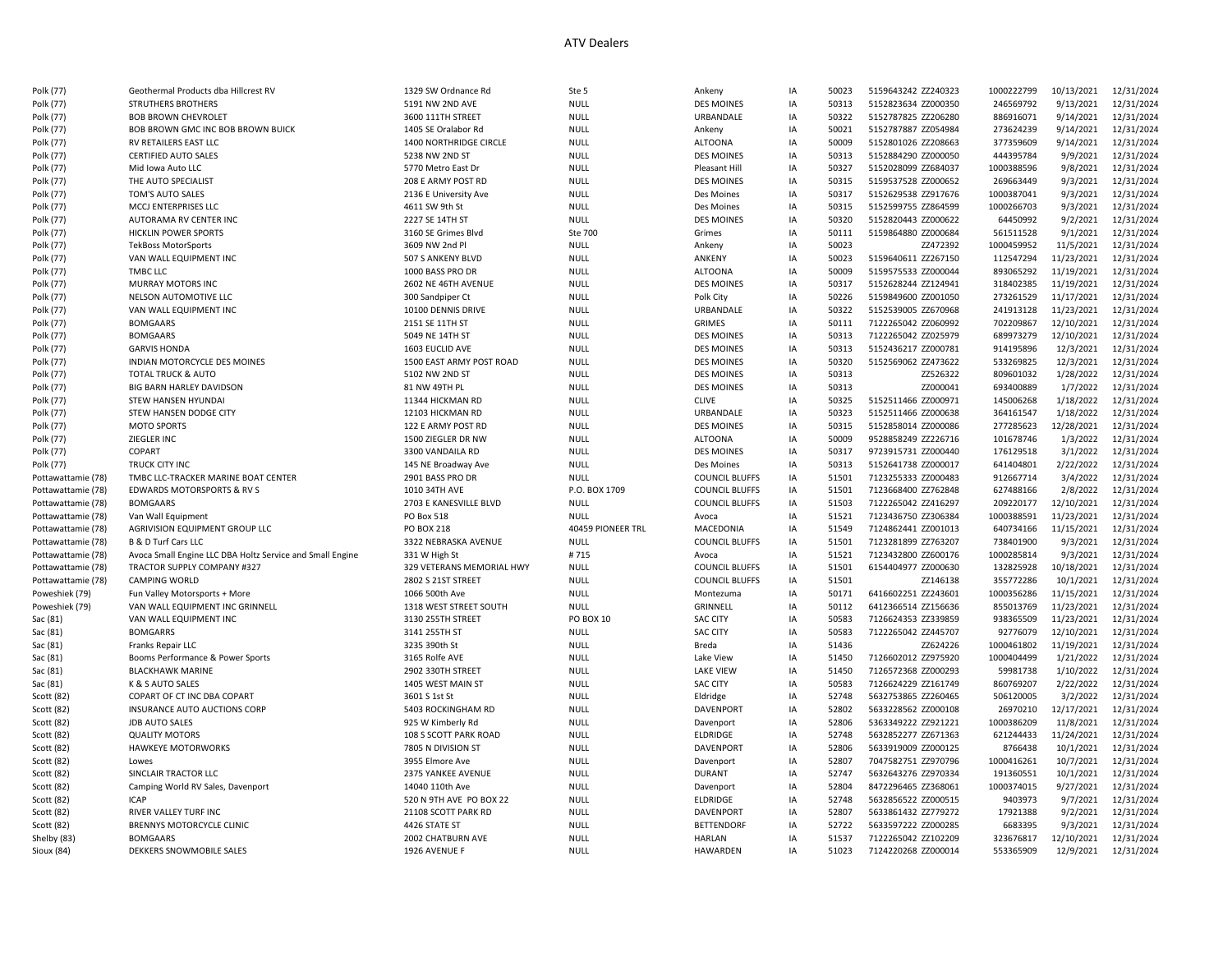| Sioux (84)      | WORK & PLAY ATV SALES                   | 2620 310TH ST                    | <b>NULL</b>       | <b>ROCK VALLEY</b>  | IA | 51247 | ZZ000139            | 700672975  | 12/2/2021  | 12/31/2024 |
|-----------------|-----------------------------------------|----------------------------------|-------------------|---------------------|----|-------|---------------------|------------|------------|------------|
| Sioux (84)      | <b>BOMGAARS</b>                         | 2382 310TH ST                    | <b>NULL</b>       | <b>ROCK VALLEY</b>  | IA | 51247 | 7122265042 ZZ112892 | 258896224  | 12/10/2021 | 12/31/2024 |
| Sioux (84)      | <b>BOMGAARS</b>                         | 1309 Albany Pl SE                | <b>NULL</b>       | Orange City         | IA | 51041 | 7122265042 ZZ739087 | 785285826  | 12/10/2021 | 12/31/2024 |
| Sioux (84)      | <b>BOMGAARS</b>                         | 504 INDUSTRIAL RD                | <b>NULL</b>       | <b>HAWARDEN</b>     | IA | 51023 | 7122265042 ZZ413777 | 848426219  | 12/10/2021 | 12/31/2024 |
| Sioux (84)      | <b>BOMGAARS</b>                         | 1967 N MAIN AVE                  | <b>NULL</b>       | <b>SIOUX CENTER</b> | IA | 51250 | 7122265042 ZZ807396 | 846360329  | 12/10/2021 | 12/31/2024 |
| Sioux (84)      | ZOMER REPAIR & SALES LLC                | 2753 US 75 AVENUE                | <b>NULL</b>       | HULL                | IA | 51239 | 7124391808 ZZ987201 | 532249778  | 12/15/2021 | 12/31/2024 |
| Sioux (84)      | AGRIVISION EQUIPMENT GROUP              | 132 25TH ST NE                   | <b>NULL</b>       | <b>SIOUX CENTER</b> | IA | 51250 | 7126228223 ZZ492055 | 112935945  | 11/16/2021 | 12/31/2024 |
| Sioux (84)      | <b>BUYERT POWERSPORTS</b>               | 108 4TH STREET                   | <b>NULL</b>       | <b>IRETON</b>       | IA | 51027 | 7125419295 ZZ331220 | 917497166  | 12/20/2021 | 12/31/2024 |
| Sioux (84)      | <b>DOUBLE K ENTERPRISES</b>             | 522 N MAIN ST                    | <b>NULL</b>       | GRANVILLE           | IA | 51022 | ZZ000085            | 32551095   | 12/30/2021 | 12/31/2024 |
| Sioux (84)      | J & A Enterprises                       | 789 7th St NW                    | <b>Unit 136</b>   | Sioux Center        | IA | 51250 | ZZ743246            | 1000471095 | 2/18/2022  | 12/31/2024 |
| Sioux (84)      | TOWN & COUNTRY IMPLEMENT INC            | 3105 EAGLE AVENUE                | <b>NULL</b>       | <b>ROCK VALLEY</b>  | IA | 51247 | 7124762731 ZZ000028 | 93723963   | 9/2/2021   | 12/31/2024 |
| Sioux (84)      | <b>GREVENGOED CUSTOM INC</b>            | 3302 280TH STREET                | <b>NULL</b>       | HULL                | IA | 51239 | 7124399362 ZZ000372 | 327878179  | 9/15/2021  | 12/31/2024 |
|                 | FRANKEN IMPLEMENT & SERVICE INC         | 2782 360TH ST                    | <b>NULL</b>       | <b>ROCK VALLEY</b>  |    | 51247 | 7127223941 ZZ729438 | 877450395  | 9/17/2021  | 12/31/2024 |
| Sioux (84)      |                                         |                                  |                   |                     | IA |       |                     | 823479365  |            |            |
| Sioux (84)      | NEW TEC INC                             | 1008 LOCUST STREET<br>717 9TH ST | PO BOX 715        | <b>HULL</b>         | IA | 51239 | ZZ638933            |            | 10/1/2021  | 12/31/2024 |
| Sioux (84)      | <b>CARRS AUTO</b>                       |                                  | <b>NULL</b>       | <b>HAWARDEN</b>     | IA | 51023 | ZZ291170            | 475981999  | 10/19/2021 | 12/31/2024 |
| Story (85)      | VETTER EQUIPMENT COMPANY                | 23941 590TH AVE                  | <b>PO BOX 328</b> | <b>NEVADA</b>       | IA | 50201 | 5153825496 ZZ485432 | 680969110  | 10/18/2021 | 12/31/2024 |
| Story (85)      | AMES POWER SPORTS LC                    | 2312 E LINCOLN WAY               | <b>NULL</b>       | AMES                | IA | 50010 | 5152328181 ZZ000842 | 308811769  | 10/8/2021  | 12/31/2024 |
| Story (85)      | Lowes                                   | 120 Airport Rd                   | <b>NULL</b>       | Ames                | IA | 50010 | 7047582751 ZZ979289 | 1000415851 | 10/7/2021  | 12/31/2024 |
| Story (85)      | HICKLIN POWER SPORTS OF AMES            | 919 E LINCOLN WAY                | <b>NULL</b>       | AMES                | IA | 50010 | 5152334727 ZZ693848 | 618749659  | 9/7/2021   | 12/31/2024 |
| Story (85)      | AMES CARS                               | 100 E Lincoln Way                | <b>NULL</b>       | Ames                | IA | 50010 | 5152339900 ZZ000967 | 639055870  | 2/16/2022  | 12/31/2024 |
| Story (85)      | AMES FORD LINCOLN                       | 123 AIRPORT ROAD BOX 1687        | <b>NULL</b>       | AMES                | IA | 50010 | ZZ001038            | 137070744  | 12/20/2021 | 12/31/2024 |
| Story (85)      | ADAMS CYCLES INC                        | 631 W LINCOLN HWY                | <b>NULL</b>       | NEVADA              | IA | 50201 | 5153826900 ZZ001042 | 265461079  | 12/30/2021 | 12/31/2024 |
| Story (85)      | ZYLSTRA CYCLE CO INC                    | 1930 E 13th St                   | <b>NULL</b>       | Ames                | IA | 50010 | 5152326223 ZZ353010 | 925947905  | 11/17/2021 | 12/31/2024 |
| Story (85)      | VAN WALL                                | 455 WEST BROAD STREET            | <b>NULL</b>       | <b>STORY CITY</b>   | IA | 50248 | 5157334921 ZZ014300 | 243517257  | 11/23/2021 | 12/31/2024 |
| Story (85)      | VAN WALL EQUIPMENT INC                  | 1468 WEST A AVE                  | <b>NULL</b>       | <b>NEVADA</b>       | IA | 50201 | 5152928873 ZZ001001 | 646592386  | 11/23/2021 | 12/31/2024 |
| Tama (86)       | VAN WALL EQUIPMENT INC                  | 1962 E-29                        | <b>NULL</b>       | <b>TOLEDO</b>       | IA | 52342 | 6414845225 ZZ480299 | 259836849  | 11/23/2021 | 12/31/2024 |
| Tama (86)       | <b>ERHARDT MOTORSPORTS</b>              | 604 3RD STREET                   | <b>NULL</b>       | TRAER               | IA | 50675 | 3193614987 ZZ255425 | 669375883  | 12/22/2021 | 12/31/2024 |
| Tama (86)       | <b>USS POLARIS</b>                      | 408 N COUNTY ROAD                | <b>NULL</b>       | <b>TOLEDO</b>       | IA | 52342 | 6414842540 ZZ000950 | 697443349  | 9/2/2021   | 12/31/2024 |
| Tama (86)       | HATCH MOTOR SPORTS                      | <b>PO BOX 157</b>                | 101 CRISMAN ST    | <b>DYSART</b>       | IA | 52224 | 3194762626 ZZ000380 | 898123120  | 10/7/2021  | 12/31/2024 |
| Taylor (87)     | AGRIVISION EQUIPMENT GROUP LLC          | 412 W VAN BUREN ST               | <b>NULL</b>       | LENOX               | IA | 50851 | 6413332288 ZZ126005 | 726315336  | 11/16/2021 | 12/31/2024 |
| Union (88)      | AGRIVISION EQUIPMENT GROUP LLC          | 710 EAST TAYLOR                  | NULL              | CRESTON             | IA | 50801 | 6417827032 ZZ661336 | 336531470  | 11/15/2021 | 12/31/2024 |
| Union (88)      | <b>BOMGAARS</b>                         | PO BOX 466                       | 408 S SUMNER AVE  | CRESTON             | IA | 50801 | 7122265042 ZZ040432 | 885888370  | 12/10/2021 | 12/31/2024 |
| Union (88)      | WAL-MART #1435                          | 806 LAUREL ST                    | <b>NULL</b>       | CRESTON             | IA | 50801 | 6417826954 ZZ249601 | 8503229    | 12/17/2021 | 12/31/2024 |
| Union (88)      | TRACTOR SUPPLY COMPANY #2132            | 612 NEW YORK AVE                 | <b>NULL</b>       | CRESTON             | IA | 50801 | 6154404977 ZZ686338 | 431487529  | 10/18/2021 | 12/31/2024 |
| Wapello (90     | TRACTOR SUPPLY COMPANY #134             | 2850 N COURT ST                  | <b>NULL</b>       | <b>OTTUMWA</b>      | IA | 52501 | 6415440497 ZZ000625 | 30679336   | 10/18/2021 | 12/31/2024 |
| Wapello (90)    | ORSCHELN FARM AND HOME #99              | 1331 VAUGHN DRIVE                | <b>NULL</b>       | OTTUMWA             | IA | 52501 | 6602693586 ZZ357662 | 139548838  | 10/15/2021 | 12/31/2024 |
| Wapello (90)    | MIDWEST AUTO SALES                      | 6229 Highway 63                  | <b>NULL</b>       | Ottumwa             | IA | 52501 | 6416825700 ZZ000636 | 833764830  | 10/1/2021  | 12/31/2024 |
| Wapello (90)    | SINCLAIR TRACTOR                        | 804 SOUTH MADISON                | <b>NULL</b>       | <b>OTTUMWA</b>      | IA | 52501 | 5632643276 ZZ682238 | 731079893  | 9/29/2021  | 12/31/2024 |
| Wapello (90)    | S & L ALL SEASON EQUIPMENT LLC          | 205 S MADISON AVE                | <b>NULL</b>       | <b>OTTUMWA</b>      | IA | 52501 | 6416828202 ZZ281438 | 45725876   | 9/7/2021   | 12/31/2024 |
| Wapello (90)    | VAUGHN CHEVROLET INC                    | 1311 VAUGHN DRIVE                | <b>NULL</b>       | <b>OTTUMWA</b>      | IA | 52501 | 6416824574 ZZ000688 | 691929004  | 9/8/2021   | 12/31/2024 |
| Wapello (90     | WAL-MART #1285                          | 1940 VENTURE DR                  | <b>NULL</b>       | <b>OTTUMWA</b>      | IA | 52501 | 6416821715 ZZ370770 | 8402141    | 12/17/2021 | 12/31/2024 |
| Wapello (90)    | RJ Performance                          | 14231 Sycamore Rd                | <b>NULL</b>       | Ottumwa             | IA | 52501 | 6416848400 ZZ356699 | 1000472263 | 3/4/2022   | 12/31/2024 |
| Wapello (90     | <b>RJ PERFORMANCE</b>                   | 14231 SYCAMORE RD                | <b>NULL</b>       | <b>OTTUMWA</b>      | IA | 52501 | 6416848400 ZZ000447 | 572214583  | 11/8/2021  | 12/31/2024 |
| Wapello (90)    | <b>ROSS POWERSPORTS</b>                 | 433 W MAIN STREET                | <b>NULL</b>       | <b>OTTUMWA</b>      | IA | 52501 | ZZ001058            | 537253759  | 11/15/2021 | 12/31/2024 |
| Warren (91)     | VAN WALL EQUIPMENT INC                  | 301 JEFFERSON WAY                | <b>NULL</b>       | <b>INDIANOLA</b>    | IA | 50125 | 5159621234 ZZ319325 | 626908248  | 11/23/2021 | 12/31/2024 |
|                 | VAN WALL MOTORSPORTS                    | 301 S JEFFERSON WAY              | <b>NULL</b>       | <b>INDIANOLA</b>    | IA | 50125 | 5159616288 ZZ000369 | 396874448  | 12/3/2021  | 12/31/2024 |
| Warren (91)     | ROUTE 65 HARLEY DAVIDSON                | 1300 S JEFFERSON WAY             |                   |                     |    | 50125 | 5152654444 ZZ000151 |            |            |            |
| Warren (91)     |                                         |                                  | <b>NULL</b>       | <b>INDIANOLA</b>    | IA |       |                     | 479992448  | 2/2/2022   | 12/31/2024 |
| Warren (91)     | MUTT AND PEAS AUTOLAND                  | 901 W 2ND AVE                    | <b>NULL</b>       | <b>INDIANOLA</b>    | IA | 50125 | ZZ209265            | 383399268  | 1/10/2022  | 12/31/2024 |
| Warren (91)     | VC Cycle & ATV                          | 1003 W 2nd Ave                   | <b>NULL</b>       | Indianola           | IA | 50125 | 5153144532 ZZ425762 | 1000266899 | 9/3/2021   | 12/31/2024 |
| Warren (91)     | CONT NEW METHOD CO DBA CNM OUTDOOR EQUI | 300 E 2ND AVENUE                 | <b>NULL</b>       | <b>INDIANOLA</b>    | IA | 50125 | 5159615684 ZZ811939 | 745961821  | 9/21/2021  | 12/31/2024 |
| Warren (91)     | VETTER EQUIPMENT COMPANY                | 9983 HWY 92                      | <b>NULL</b>       | <b>INDIANOLA</b>    | IA | 50125 | 5159612541 ZZ955964 | 915474258  | 9/13/2021  | 12/31/2024 |
| Warren (91)     | SOUTHTOWN CHRYSLER Dodge, Jeep, Ram     | 2412 N JEFFERSON WAY             | <b>NULL</b>       | <b>INDIANOLA</b>    | IA | 50125 | 5159618105 ZZ757438 | 143105625  | 9/28/2021  | 12/31/2024 |
| Washington (92) | SINCLAIR TRACTOR                        | 1409 E AVE                       | <b>NULL</b>       | KALONA              | IA | 52247 | 3196562291 ZZ000280 | 916804859  | 9/30/2021  | 12/31/2024 |
| Washington (92) | SINCLAIR TRACTOR                        | 2495 HWY 92E                     | <b>NULL</b>       | WASHINGTON          | IA | 52353 | 5632643276 ZZ799586 | 182176156  | 9/30/2021  | 12/31/2024 |
| Washington (92) | ORSCHELN FARM AND HOME #17              | 530 HIGHWAY 1 SOUTH              | <b>NULL</b>       | WASHINGTON          | IA | 52353 | 6602693586 ZZ234953 | 184298487  | 10/15/2021 | 12/31/2024 |
| Washington (92) | WAL-MART #1475                          | 2485 HIGHWAY 92                  | <b>NULL</b>       | WASHINGTON          | IA | 52353 | 3196537213 ZZ044598 | 9364886    | 12/17/2021 | 12/31/2024 |
| Wayne (93)      | Docs Auto & Collision LLC               | 2219 Newton Rd                   | NULL              | Corydon             | IA | 50060 | 5152508655 ZZ984357 | 1000456978 | 10/15/2021 | 12/31/2024 |
| Webster (94     | The Iowa Outdoors Store LLC             | 1597 3rd Ave NW                  | NULL              | Fort Dodge          | IA | 50501 | 5159554868 ZZ225024 | 1000455974 | 10/8/2021  | 12/31/2024 |
| Webster (94)    | R&J MATERIAL HANDLING LTD               | <b>1864 KOUNTRY LANE</b>         | <b>NULL</b>       | <b>FORT DODGE</b>   | IA | 50501 | 5159553400 ZZ105704 | 787566603  | 9/27/2021  | 12/31/2024 |
| Webster (94)    | KC NIELSEN LTD                          | 313 HWY 169 & 175E               | <b>NULL</b>       | <b>HARCOURT</b>     | IA | 50544 | 5153545331 ZZ001028 | 53706784   | 9/24/2021  | 12/31/2024 |
|                 |                                         |                                  |                   |                     |    |       |                     |            |            |            |